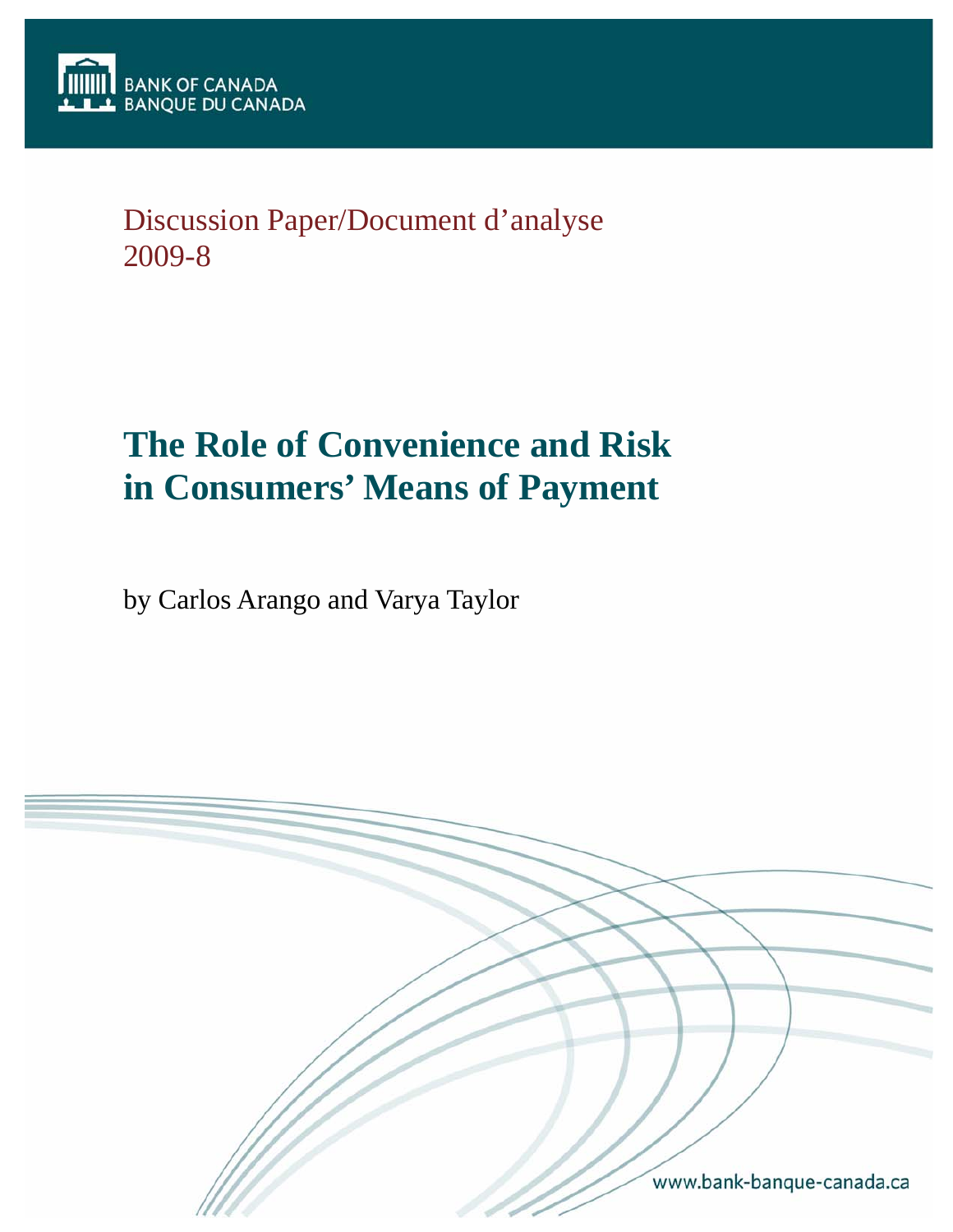Bank of Canada Discussion Paper 2009-8

July 2009

# **The Role of Convenience and Risk in Consumers' Means of Payment**

**by** 

## **Carlos Arango and Varya Taylor**

Currency Department Bank of Canada Ottawa, Ontario, Canada K1A 0G9 carango@bankofcanada.ca vtaylor@bankofcanada.ca

2 No responsibility for them should be attributed to the Bank of Canada. Bank of Canada discussion papers are completed research studies on a wide variety of technical subjects relevant to central bank policy. The views expressed in this paper are those of the authors.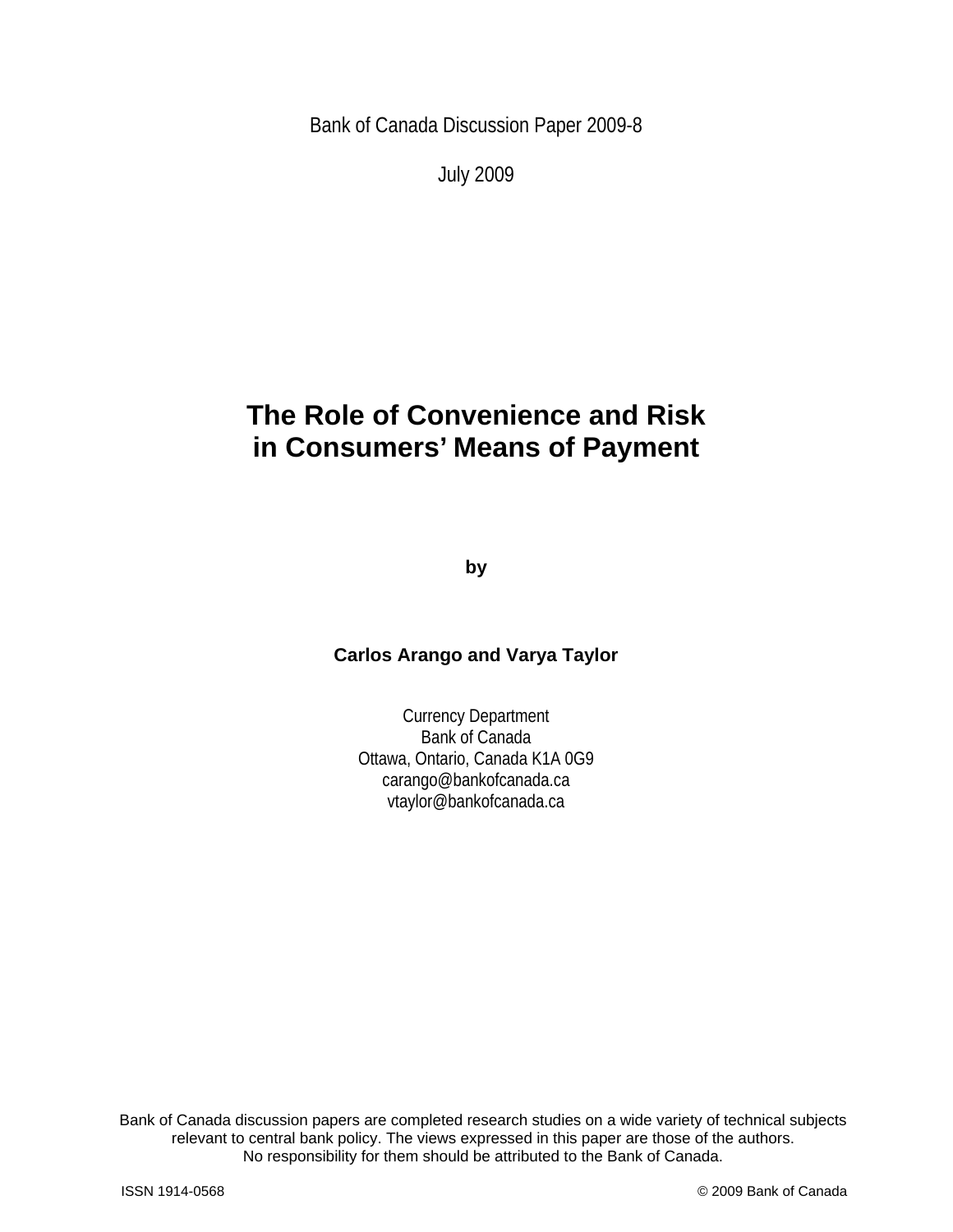# **Acknowledgements**

The authors are grateful for the helpful comments and suggestions provided by Lorraine Charbonneau, Ben Fung, Sean O'Connor, Ramdane Djoudad, James Chapman, participants of the 2008 Canadian Economic Association conference in Vancouver, and Bank of Canada staff who attended our various presentations. The authors would like to thank Denise Vasconcelos for her valuable research assistance.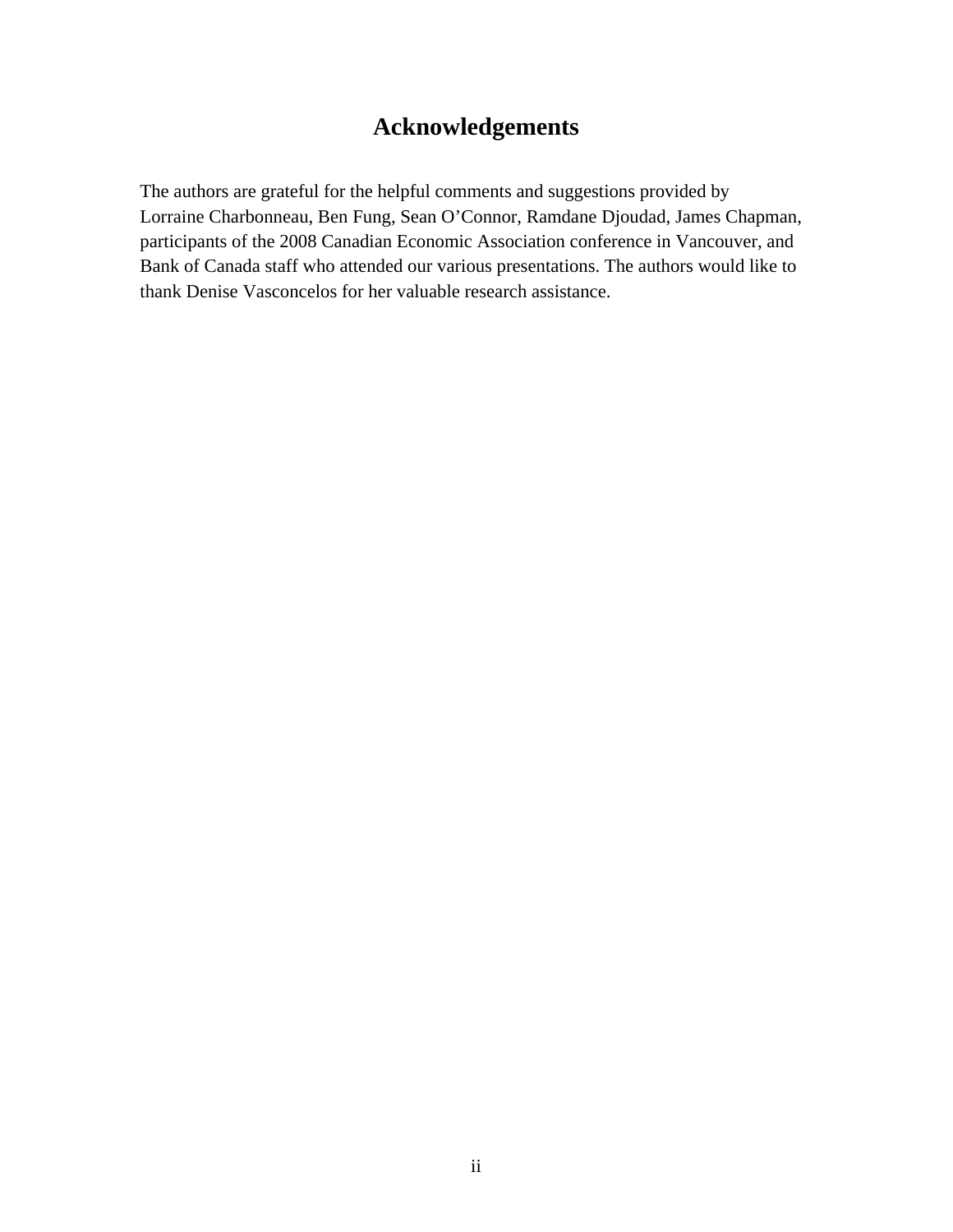## **Abstract**

Using data from a 2004 survey of the Canadian public, the authors study the role of convenience and risk in consumers' use of cash relative to debit and credit cards. The authors find that consumers who perceive debit cards and credit cards to be more convenient and less risky than cash use them more frequently. Even at low levels of perceived risk, consumers shift substantially away from cash and towards alternative payment methods. However, the authors' results reveal that there exists a lower bound for which cards can substitute for cash. Also, as other studies have shown, the relative use of cash is higher among older, less-educated, lower-income consumers.

*JEL classification: E41, L2 Bank classification: Bank notes* 

# **Résumé**

En se servant des données d'une enquête menée en 2004 auprès de la population canadienne, les auteurs étudient dans quelle mesure les perceptions de la commodité et du risque influent sur la décision des consommateurs de régler leurs achats comptant, par carte de débit ou par carte de crédit. Ils constatent que, lorsque les consommateurs croient que les cartes sont plus pratiques et présentent moins de risques que les espèces, ils utilisent plus souvent ce mode de paiement. La perception d'un risque, même faible, entraîne un net recul de l'utilisation de l'argent comptant au profit des cartes de paiement. Toutefois, d'après les résultats, il existe un seuil en deçà duquel celles-ci ne peuvent pas remplacer l'argent liquide. Par ailleurs, comme l'ont montré d'autres études, les consommateurs qui sont plus âgés, moins instruits et dont les revenus sont plus bas ont davantage recours à l'argent comptant pour payer leurs achats.

*Classification JEL : E41, L2 Classification de la Banque : Billets de banque*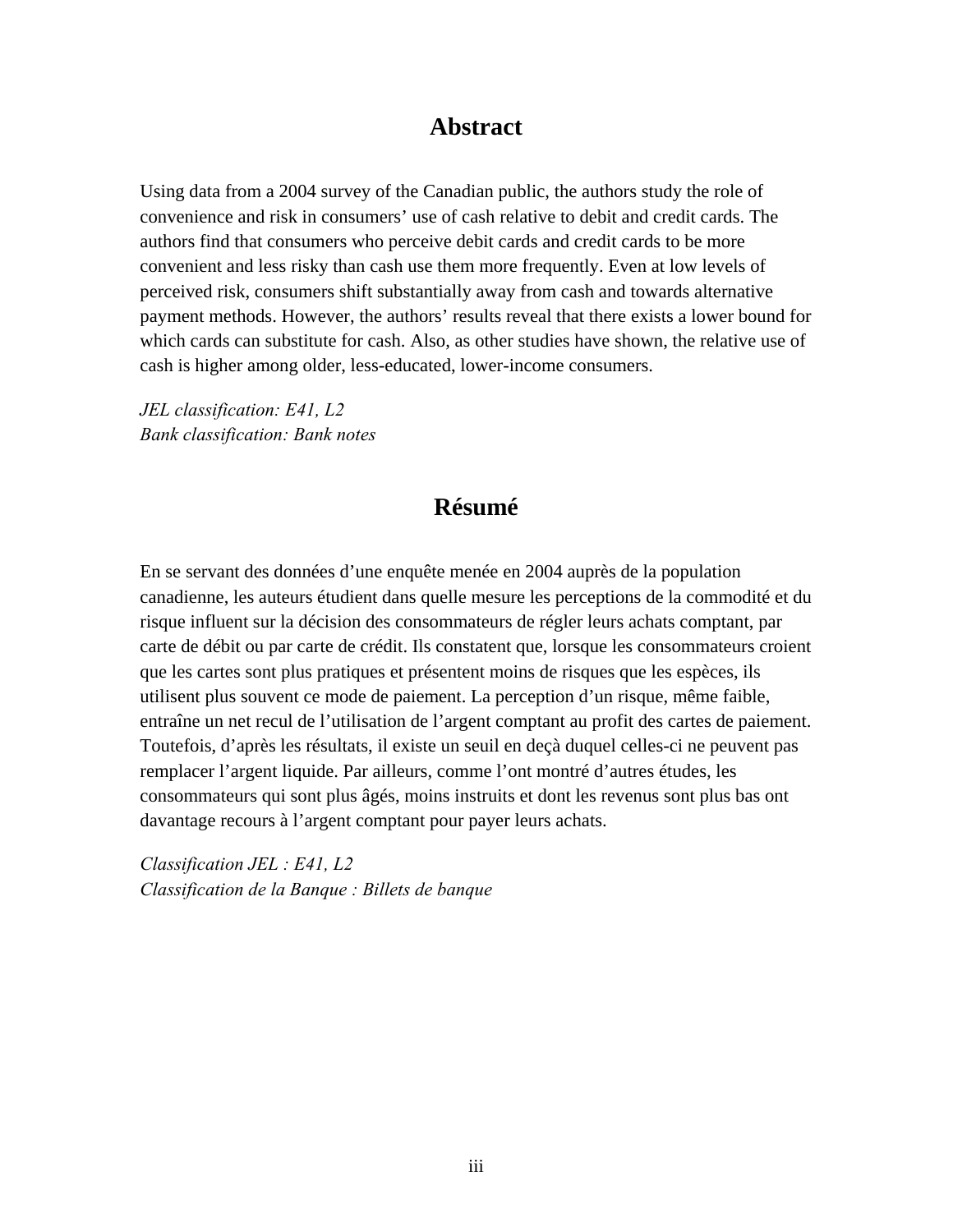# **1 Introduction**

Using data from a public survey that was commissioned by the Bank of Canada in 2004, we study how perceptions of convenience and risk affect consumers' means of payment (MOP). We focus on these two factors, in addition to demographics, as they relate to the use of cash relative to debit and credit cards. Although the survey's main objective was to assess consumer confidence in bank notes, it also provides valuable data on the frequency of MOP use and perceptions of convenience and risk.

Insight into how convenience and risk can affect the demand for retail payments is of interest to the Bank of Canada, since it provides the public with bank notes. The Bank recognizes that, although bank notes are the most frequently used MOP, the demand for electronic payments is growing and consumers consider transaction speed, availability, acceptance, record keeping, costs, and rewards in addition to convenience and risk. Unfortunately, these other factors were not addressed by the 2004 survey, and thus our research is unable to capture them directly. We argue, however, that perceptions of convenience – which may encompass these other factors – and risk are of particular importance to the demand for payments as more payment options become available to consumers.<sup>1</sup> In fact, newer payment innovations, such as contactless or mobile phone payments, compete directly with existing payment methods mainly on the basis of convenience. While enhanced convenience may appeal to consumers, the potential risk of fraud or identity theft has been accentuated by advances in technology. Thus, there is an increasing need to conduct research in this area.

Our main contributions to the literature on retail payments are twofold. First, we show that, along with demographic factors, consumers will use alternative MOP more frequently than cash if they find it more convenient and less risky. In fact, we find that even at low levels of perceived risk, relative cash use is considerably impacted. Second, we find that there exists a lower bound on the extent to which consumers can substitute away from cash usage. This likely reflects the fact that cash is currently accepted in transactions with more certainty than debit and credit cards.

The rest of this paper is organized as follows. In the next section, we review some of the factors underlying MOP demand. In sections 3 and 4, we describe the survey data and the survey's caveats, limitations, and potential for research. Sections 5 to 7 present models of relative cash usage, adoption, and MOP frequency of use in absolute terms. Section 8 concludes.

# **2 Factors Affecting Consumers' MOP Decisions**

In Canada, as in many other countries, consumers have access to a variety of payment methods such as cash, cheques, debit cards, and credit cards. In deciding which MOP to adopt, consumers

 $\overline{a}$ 1. Jonker (2005), Klee (2006), Schuh and Stavins (2009), Borzekowski, Kiser, and Shaista (2008), and Ching and Hayashi (2008), among others, have shown the significance of MOP factors such as speed, rewards, and fees in explaining MOP choices. However, the impact of risk perceptions has not been explored thoroughly.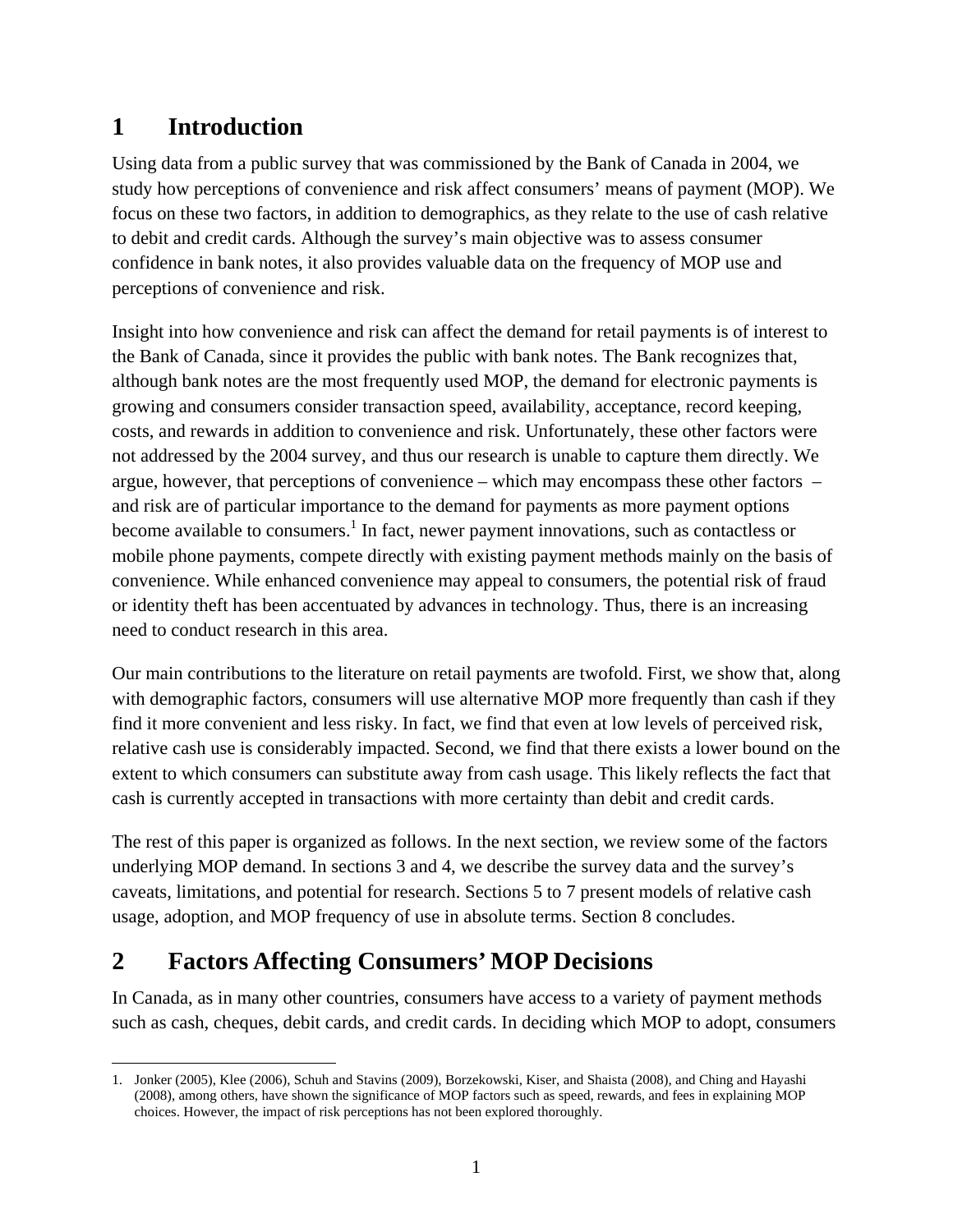compare the expected marginal benefits and costs of using a MOP with the fixed costs. For debit and credit cards, there may be set-up and monthly/annual fees associated with the account. In addition, access to credit cards may be limited by a consumer's creditworthiness, which usually depends on their credit history, income, and employment status. For certain consumers, learning a new payment technology and breaking old habits could also be costly.

In deciding how often to use their MOP, consumers may consider convenience, risk, and fees, which may vary across consumers, depending on their consumption patterns. Klee (2006) and Bounie and Francois (2006), for example, find significant evidence of the effect of transaction values and transaction characteristics such as the type and the number of items purchased on MOP choices. Similar results are found by Arango and Taylor (2008), who, in studying merchants, show significant evidence that MOP payment shares at the point of sale (POS) vary by transaction value and retail subsector.

In this paper, we are able to examine only broad perceptions of convenience and risk. However, underlying these two broad categories, there are many specific factors that influence consumers' MOP decisions. The following are some of the factors most commonly mentioned in the literature on payments adoption and usage.

*Acceptance*: Although debit and credit card acceptance is very high in Canada, cash still remains the most accepted payment method. Thus, as long as consumers expect that some merchants may not accept credit or debit cards, they will carry some cash. $^2$  Dutta and Weale (2001) empirically show that merchants' degree of acceptance of credit, together with the financial costs associated with it, determine consumers' decisions regarding money holdings and debt. Bolt, Humphrey, and Uittenbogaard (2005) also show that the availability of card payment terminals played a substantial role in the growth of electronic payment use in Norway and the Netherlands.

*Speed*: Recent studies (Borzekowski, Kiser, and Shaista 2008; Borzekowski and Kiser 2008) show that speed is a significant driver of consumers' MOP choices at the POS. Estimates of payment time at the checkout show that, on average, cash is the fastest payment method, followed by debit cards and credit cards (Working Group on Costs of POS Payment Products 2004). However, checkout times for cash payments may vary more than for cards, depending on the transaction value, the change involved, and other transaction characteristics.

*Security*: When using cash, consumers face the risk of theft, counterfeiting, or loss. However, as Kahn, McAndrews, and Roberds (2005) show, consumers may appreciate the anonymity of cash for privacy reasons, or because using debit or credit cards may increase their exposure to fraudulent activities, including the unauthorized use of a lost or stolen card. When such fraud occurs, consumers are usually protected by liability agreements. However, the effects of fraud

 $\overline{a}$ 2. See, for example Markose and Loke (2003) and Bolt and Chakravorti (2008), and the references therein, for theoretical studies of acceptance in consumers' and merchants' MOP decisions.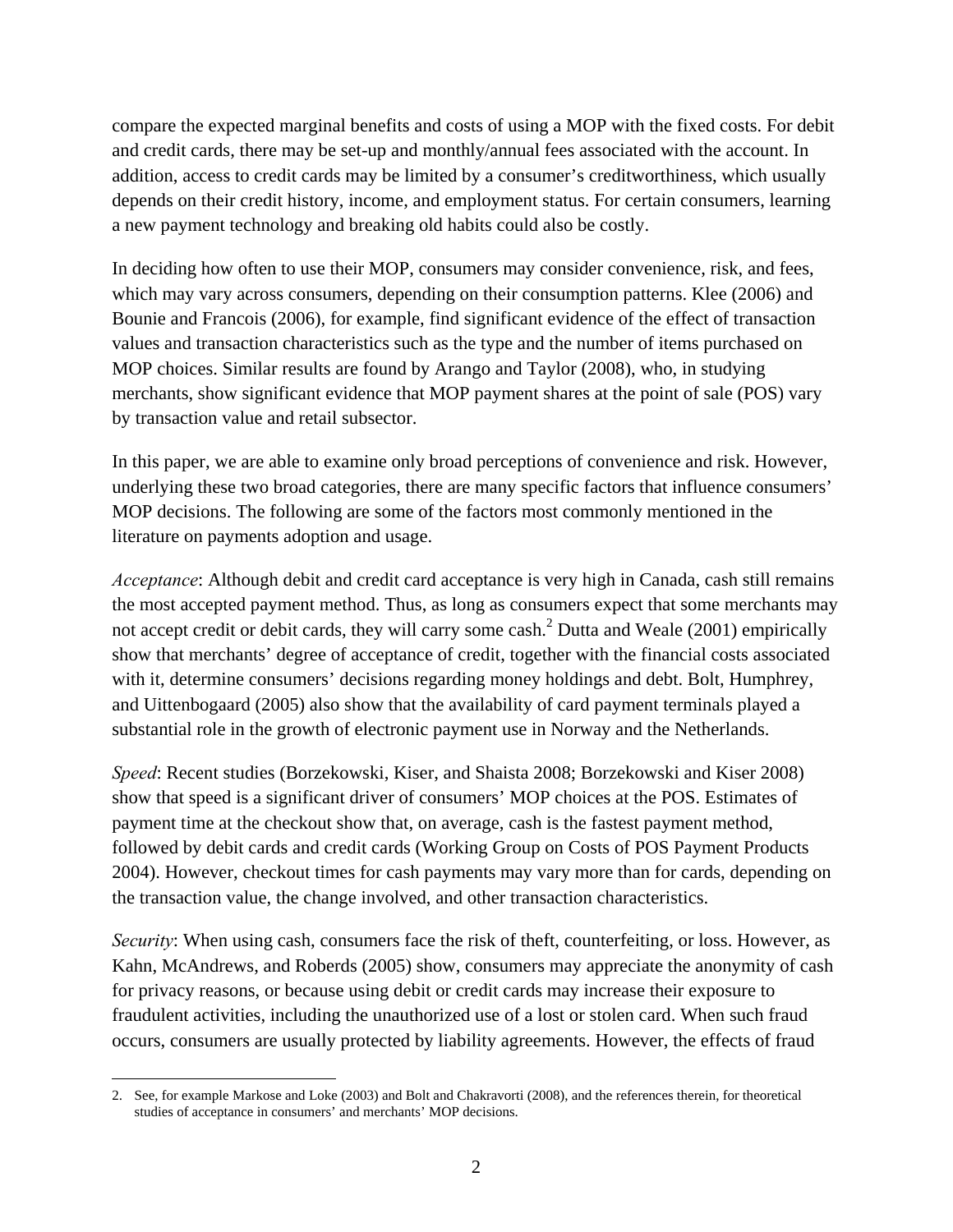can be extensive and the resolution process can be time consuming, as in the case of identity theft, where bad credit and damaged reputation can have long-lasting effects. In the case of debit cards, there is also potential for the temporary loss of funds until the case is resolved, or permanent losses if cardholders are not diligent in notifying the authorities and financial institutions or if there is proven evidence of negligent handling of the card or the personal identification number.

*Access to funds*: In order to pay with cash, sufficient funds are physically required to finalize transactions. Debit and credit cards, on the other hand, provide consumers with secure and immediate access to funds at the POS. Credit cards also provide consumers with an interest-free loan period, thereby assisting those who may face liquidity constraints.

*Fees and rewards*: The use of cash involves a variety of costs that depend on transaction frequency and value, such as withdrawal fees, and the opportunity costs of time spent obtaining cash and interest forgone from carrying cash balances.<sup>3</sup> Consumers may face per-transaction costs from using debit cards as part of their bank account arrangements, or they may incur interest costs if credit card balances are not paid in full by the due date. To promote card usage, card networks often offer attractive reward programs, such as cash rebates or travel points.

*Record keeping*: Consumers may also value the record keeping function of debit and credit cards, especially as transaction values increase, since it helps keep track of expenses and, in the case of credit cards, build credit history. Cash, on the other hand, has a limited record keeping function, since it leaves no trace of payment.

*Budgeting control*: Some people may not carry credit cards and use cash or debit cards to avoid overspending. Fusaro (2008) finds evidence that, despite the fact that credit cards are more attractive than debit cards in terms of the interest-free loan period and rewards, people use debit cards to control their budget and avoid the financial burden associated with overspending.

# **3 Survey Data and Results**

The data used in this paper are collected from a telephone survey, conducted in 2004, of over 2,000 adult Canadians.<sup>4</sup> The survey was commissioned by the Bank of Canada to assess

- the frequency of cash, debit card, and credit card use
- the value of bank note holdings
- confidence in bank note security

 $\overline{a}$ 3. Whitesell (1989) and Shy and Tarkka (2002), among other theoretical studies (see the references therein), base the decision to use cash on the opportunity cost of holding cash which increases with the value of the transaction and the costs of accessing alternative payment instruments.

<sup>4.</sup> See Taylor (2006) for further details.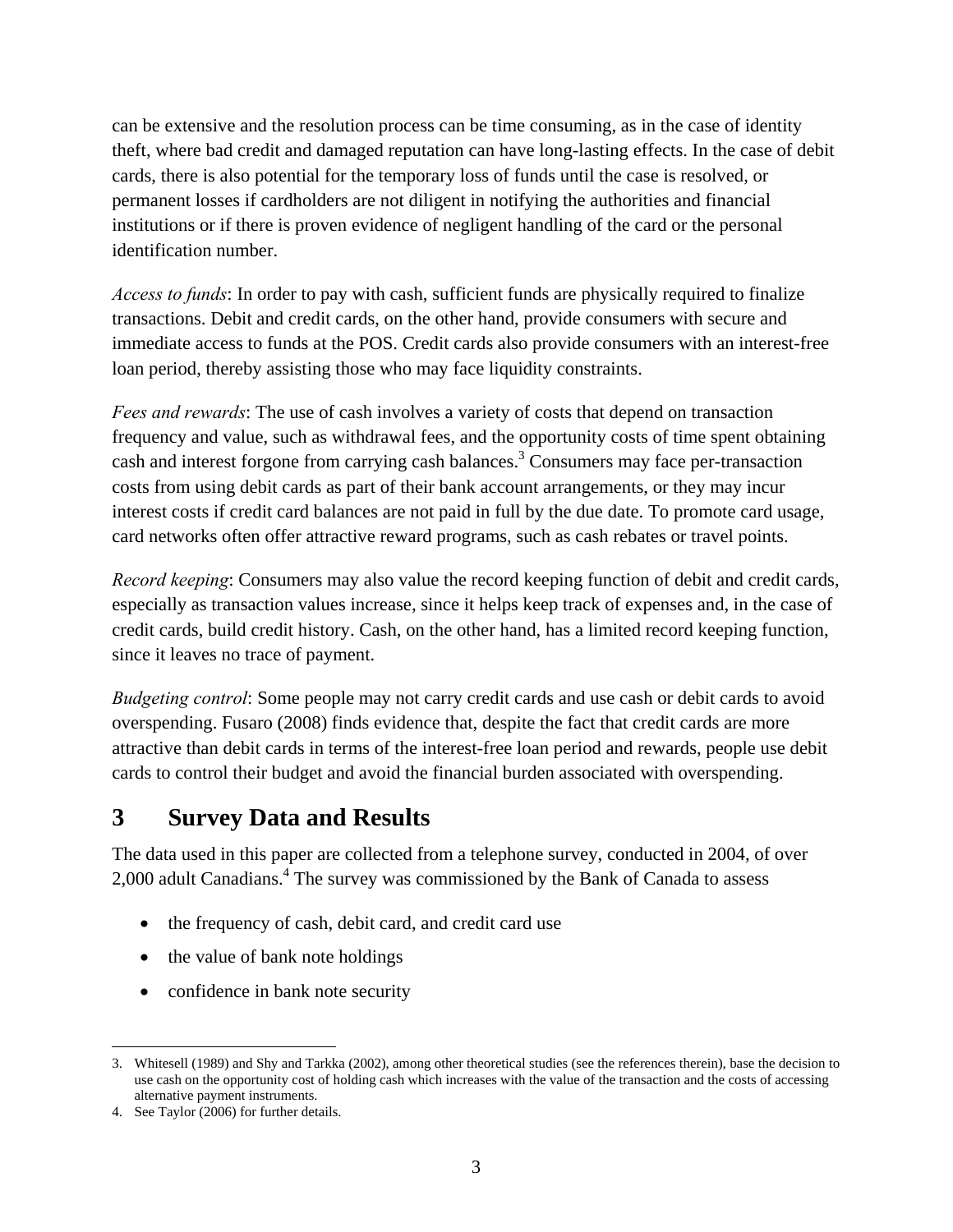• perceptions of the convenience and risk of cash, debit cards, and credit cards

The original intention of the survey was to analyze public confidence in bank notes during a time in which the level of counterfeit bank notes detected in circulation was extraordinarily high.<sup>5</sup>

To represent the adult population in Canada, the survey sample was selected at random, stratified by province, and distributed by income, age, education, and gender. Table 1 provides a breakdown of the survey sample with, for comparison, the 2006 Census of Canada (Statistics Canada 2006). Compared to the census, the unweighted sample overrepresents adults aged 30–45 years and those with a university education and underrepresents those with an education less than high school. Given the sample size and distribution, the survey results have a margin of error of  $+/-2.2$  per cent, 19 times out of 20.

## **3.1 Respondents' perceptions and frequency of MOP use**

For each MOP, respondents were asked to report their perceptions of convenience, ranging from "not at all" to "very" convenient, and risk, ranging from "non-existent" to "high." (Risk was asked in terms of the likelihood of fraud or loss.) They were also asked to report how often they typically use each MOP – whether daily, weekly, once or twice a month, rarely, or never.

The survey results indicate that Canadians perceive debit cards to be the most convenient payment method: 70 per cent of respondents state that debit cards are very convenient, compared to 62 per cent for cash and 59 per cent for credit cards. Credit cards are seen as the most risky MOP: 36 per cent of respondents perceive credit cards to have high risk, compared to 21 per cent for cash and 19 per cent for debit cards.

The survey also suggests that cash is the most frequently used MOP: 73 per cent use cash at least once a week, compared to 64 per cent for debit cards and 36 per cent for credit cards. While all respondents use cash, 18 per cent of respondents say they never use debit cards and 24 per cent say they never use credit cards. These findings are discussed in section 5.

# **3.2 Perceptions across demographic groups**

 $\overline{a}$ 

In this section, we use ordered probit models to examine how perceptions of convenience and risk vary across demographic groups.<sup>6</sup> We consider that consumers perceive MOP differently because of their own experiences, habits, shopping patterns, and attitudes. We use demographic variables to capture these differences. For instance, younger and more educated consumers may

<sup>5.</sup> The Bank's main concern was that a lack of confidence could negatively affect the public's "willingness and propensity to use cash as a means of payment with freedom from uncertainty or embarrassment." To understand how confidence can affect the demand for bank notes, however, it is necessary to consider the payment alternatives that may serve as a substitute for cash. The survey therefore provides data on the public's use and perceptions of debit and credit cards, as well as cash.

<sup>6.</sup> Ordered probit models are used when modelling categorical responses such as perceptions of convenience and risk in this case, where linear regression is not suitable. See Appendix A for a technical review of ordered probits.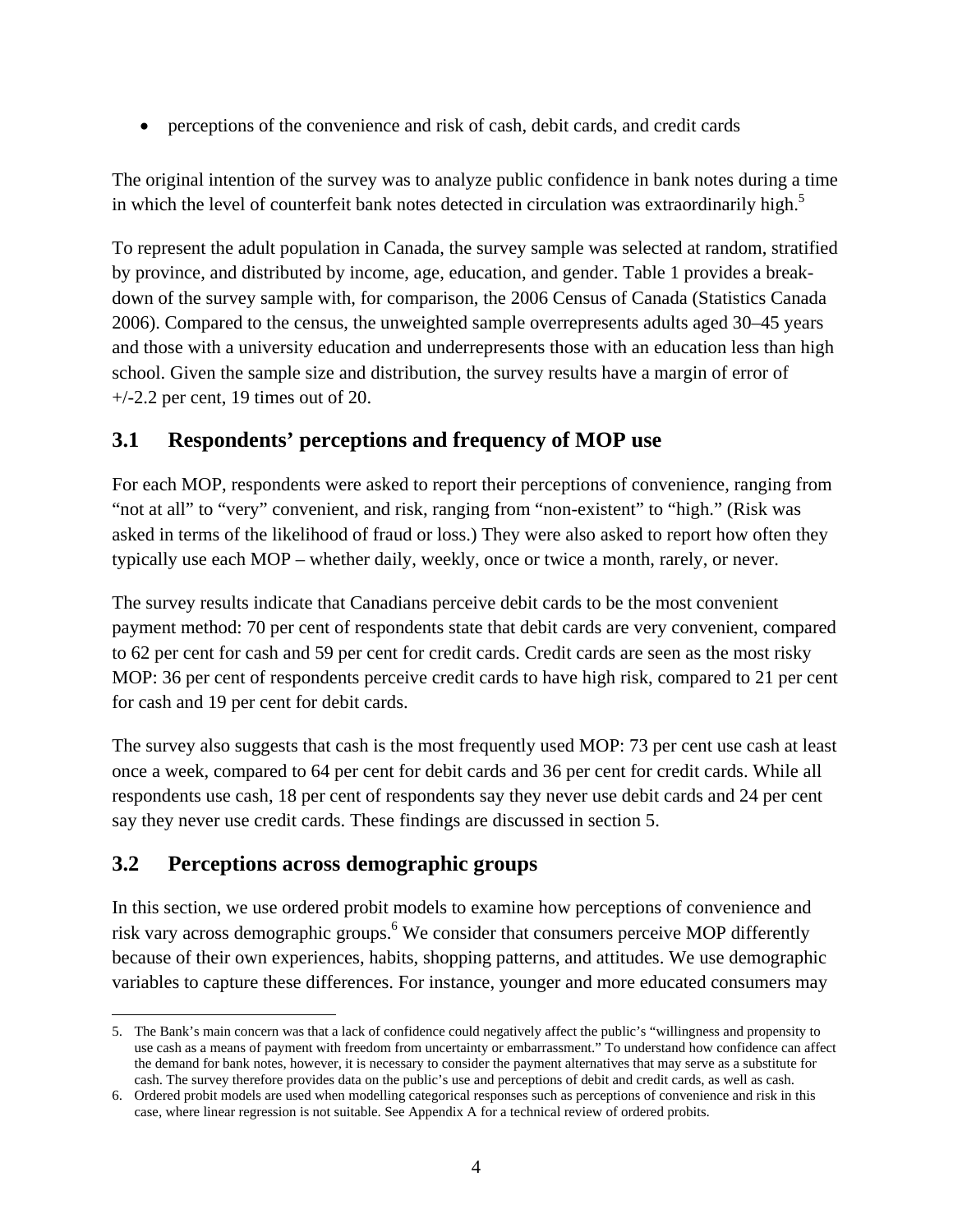find debit and/or credit cards more convenient because they are more adept at technology. Richer consumers, who make higher-valued purchases, may also find card payments more convenient and less risky, because of the immediate and secure access to funds and the benefits of record keeping. The relationship of age and risk perceptions, however, is less straightforward. Older consumers may be more aware of the potential consequences of payment card fraud, and thus may value the anonymity of cash more than younger consumers. Alternatively, younger people may be more aware of the pervasiveness of card fraud because they are more familiar with the technology associated with it.

According to the ordered probit analysis shown in Table 2, consumers with higher education and income perceive significantly higher levels of convenience for debit and credit cards. Older consumers tend to find debit cards less convenient and credit cards more convenient. Men perceive cash to be more convenient than do women, and perceive debit and credit cards to be less convenient. As confirmed by a joint test of significance, there are no significant differences across demographic groups when it comes to the convenience of cash, aside from gender.<sup>7</sup>

The perceived risk of cash is much more heterogeneous (Table 3). As will be discussed in section 5, relatively young, low-income, and less-educated consumers are the most likely to perceive cash to be risky, probably reflecting the fact that they are more cash intensive and therefore could be more exposed to theft or loss. Perceptions of debit card risk appear invariant across demographic groups, although men are more likely to perceive debit cards to be less risky than women. Men are also more likely to perceive credit cards to be less risky, as do older consumers.

# **4 Survey Caveats, Limitations, and Potential for Research**

## **4.1 Caveats**

Before proceeding with further research, it is necessary to recognize some caveats regarding the survey. One important caveat is the measurement error associated with the results that rely on respondents' recollections. It may be difficult for respondents to accurately report the frequency of MOP use. In particular, respondents may underestimate the number of cash transactions, because cash is often associated with smaller and more menial purchases.

Another caveat is the respondents' interpretations of the survey questions. Perceptions of convenience and risk are broad categories that can be interpreted differently. To some respondents, MOP convenience may mean faster transaction times at the point of sale; ease of use; immediate access to funds; electronic record keeping; availability; or acceptance by merchants. Thus, the final results are based on respondents' notions of convenience, instead of specific aspects. Respondents may also interpret the question of risk as either an awareness of

 $\overline{a}$ 7. The results reported are based on statistical tests of differences in the parameter estimates for the dummy categories.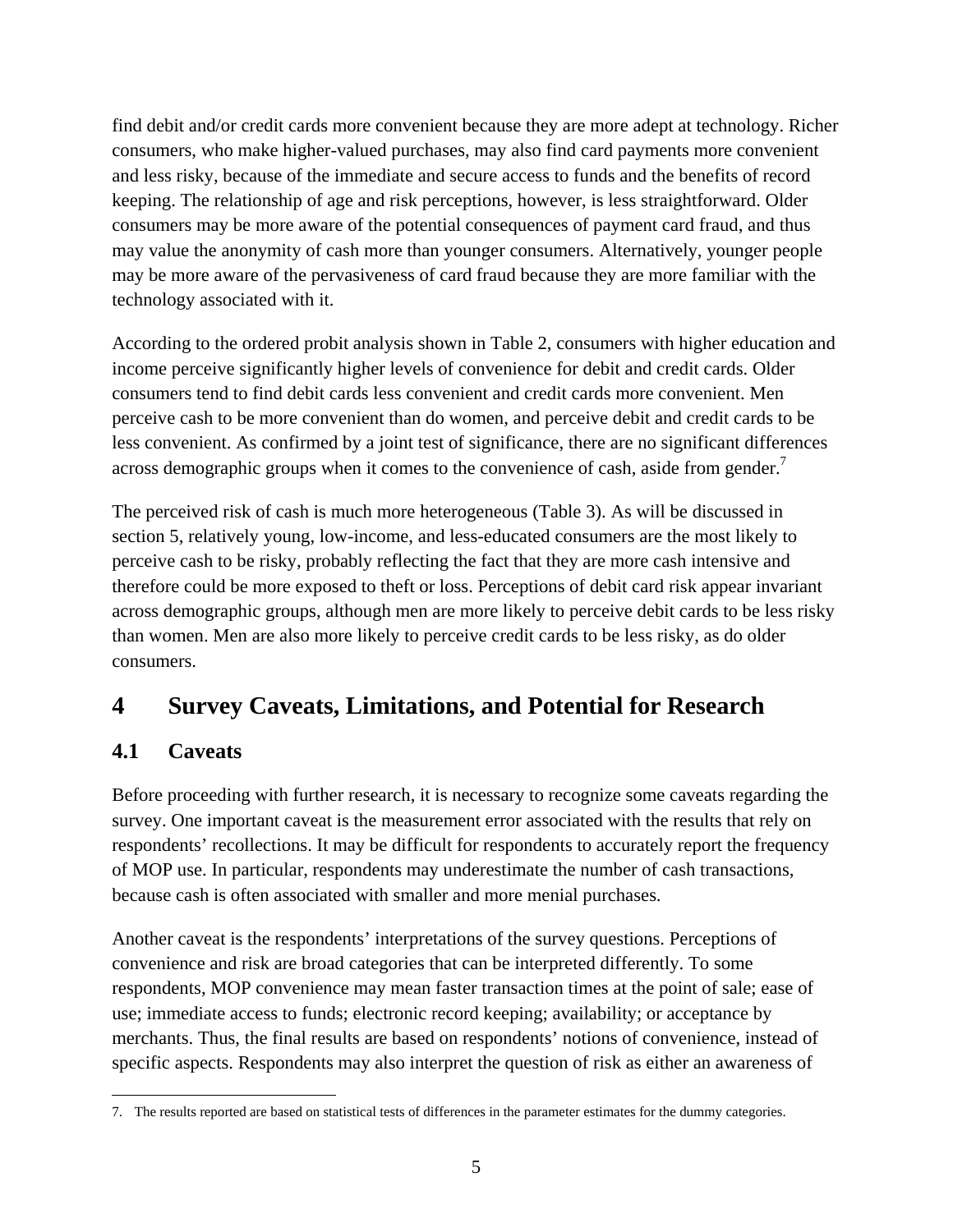how prevalent risk is (perhaps based on media reports) or as an expectation of monetary loss to an individual. For example, credit cards were ranked as the most risky MOP, yet credit cards usually have "zero liability" for consumers in case of fraudulent activity. This implies that more respondents considered the prevalence of credit card fraud instead of the risk of actual monetary loss.

A final caveat is that many respondents did not complete the survey questions entirely. To avoid a significant loss of data, and potential sample bias from excluding respondents who did not answer some of the questions used in the econometric analysis, we impute the missing values through an iterative multivariable regression technique.<sup>8</sup> In doing so, we assume that the missing responses are observed at random.

## **4.2 Limitations**

In addition to the caveats, the survey has its limitations for further research. Ideally, we would like to estimate a structural model of MOP demand.<sup>9</sup> However, the survey does not provide all the data required for such a model. Most critically, the survey does not report the marginal costs and benefits associated with each MOP. Data on ATM fees for cash withdrawals, debit card transaction fees, and credit card interest rates, spending limits, and reward programs would significantly vary by respondent and impact MOP use.

Furthermore, the survey does not explicitly capture the respondents' shopping patterns, which would also influence the frequency of MOP use. We therefore do not know the POS characteristics that tend to determine the choice of payment, such as the store location, type of good, or value of purchase.

Another drawback of the survey is the lack of information on MOP adoption. It is not clear if respondents who say they "never use" a MOP have adopted the MOP and never use it, or have not adopted the MOP in the first place.

Finally, the survey omits other demographic factors that could also influence MOP use, such as information on respondents' employment status, job classification, wealth, and outstanding debt.

## **4.3 Potential for research**

 $\overline{a}$ 

Given the survey's caveats and limitations, the development of a structural MOP demand model is rather restricted. However, at the very least, the survey data can offer insight into how perceptions of convenience and risk can vary by consumer (as shown in section 3.2), and how these perceptions can influence MOP use.

<sup>8.</sup> We use the imputation by chained equations (ICE) program in STATA to impute the missing values.

<sup>9.</sup> A structural model, as opposed to a reduced-form model, would account for the interactions between the decisions to adopt, and the frequency of use of, each MOP. It would also seek to represent the substitution effects among MOP generally, allowing for asymmetric substitution effects among MOP pairs.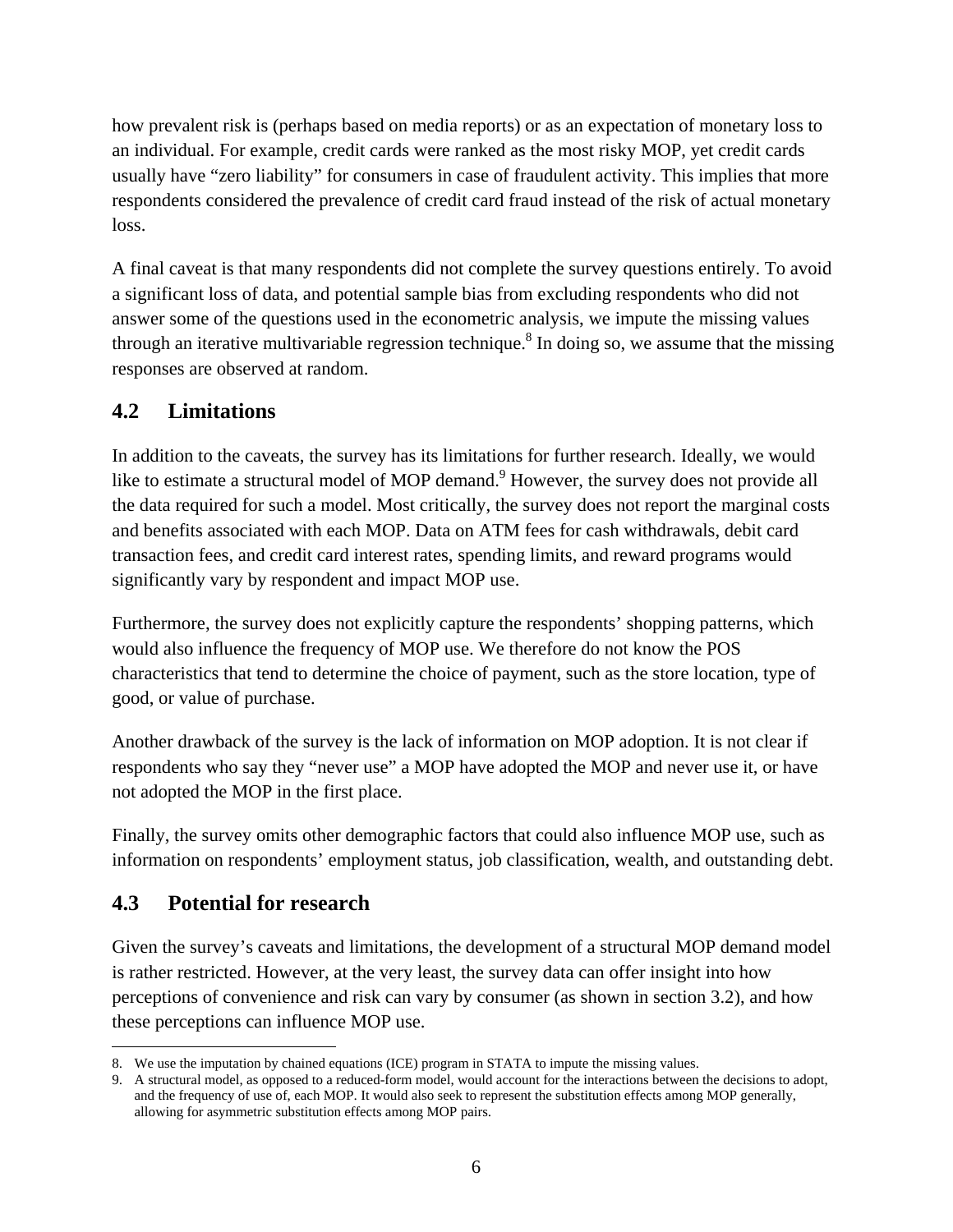We therefore proceed with a reduced-form model that examines the use of cash relative to debit and credit cards. We argue that, despite not having direct measures of costs and benefits, convenience is an important perception that encompasses many of the benefits of using a MOP. We also argue that risk is a perceived potential cost that reflects the degree of confidence in a MOP, and that confidence is essential to any MOP, since goods and services are exchanged only with the expectation that all payments will be honoured by their legitimate value. Furthermore, the lack of data on transaction characteristics may not be a serious problem, since we are not explaining the choice at the POS, but rather, the frequency of use. Also, the demographic data that we do have can partly reflect shopping patterns.

As for the missing information on adoption, we classify consumers who use a MOP with some frequency as "active adopters," as opposed to those who "never use" it.<sup>10</sup> In doing so, we show in section 6 that MOP adoption may be important to MOP demand.

# **5 Relative Cash Usage (RCU)**

#### **5.1 RCU as a reduced-form model**

 $\overline{a}$ 

We calculate an index of relative cash usage (RCU) for each respondent based on the reported frequency of use of cash, debit, and credit cards. With a choice of answers such as "daily" or "rarely" or "never," respondents were asked how frequently they use each MOP. The responses allow us to construct measures of MOP usage.<sup>11</sup> The  $RCU_i$  is defined as the ratio of cash frequency to the sum of cash, debit card, and credit card frequencies for respondent *i* , and it varies between zero and one:

$$
RCU_i = \frac{\cosh frequency_i}{\cosh frequency_i + \text{debit frequency}_i + \text{credit frequency}_i}.
$$
 (1)

We model  $RCU_i$  for respondent *i* as a function of demographic variables and perceptions:

$$
RCU_{i} = \alpha + \sum_{j=1}^{A} \beta_{j} a_{ij} + \sum_{j=1}^{I} \delta_{j} i_{ij} + \sum_{j=1}^{E} \phi_{j} e_{ij} + \lambda G_{i} + \eta C_{i} + \pi R_{i} + \varepsilon_{i},
$$
 (2)

where  $a_{ij}$  are dummy variables for age,  $i_{ij}$  are dummy variables for income,  $e_{ij}$  are dummy variables for education, and  $G<sub>i</sub>$  is a dummy variable for gender that equals 1 for male respondents.  $C_i$  is a variable for relative cash convenience and  $R_i$  is a variable for relative cash risk.  $C_i$  is defined, in a way similar to the RCU, as follows:

<sup>10.</sup> Snyder and Zinman (2008) discuss the implications of passive and active adoption for the degree of competition in payment networks.

<sup>11.</sup> We converted the categorical responses to numbers as follows: "daily" equal to 7 as a proxy for performing at least seven transactions per week; "every two or three days" equal to 3; "weekly" equal to 1; "once or twice a month" or "rarely" equal to 0.5; and "never" equal to 0.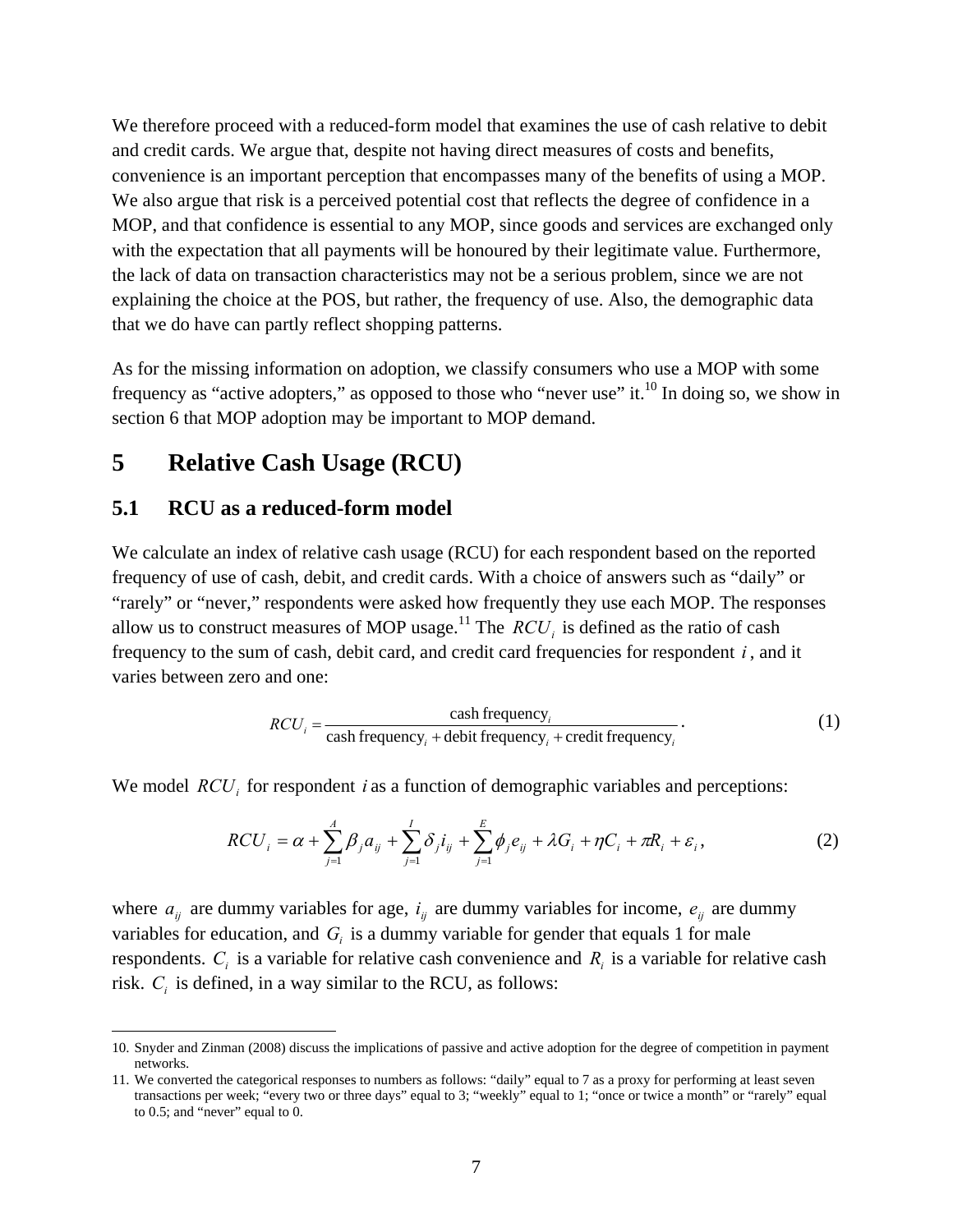$$
C_i = \frac{\text{cash convenience}_i}{\text{cash convenience}_i + \text{debit convenience}_i + \text{credit convenience}_i}.
$$
 (3)

We expect  $C_i$  to have a positive effect on  $RCU_i$ , since higher values of  $C_i$  mean that cash is perceived to be relatively more convenient than cards and therefore should induce higher cash usage compared to cards.

Similarly,  $R_i$  is defined as follows:

$$
R_i = \frac{\cosh \text{risk}_i}{\cosh \text{risk}_i + \text{debit risk}_i + \text{credit risk}_i} \,. \tag{4}
$$

We expect  $R_i$  to have a negative effect on  $RCU_i$ , since higher values of  $R_i$  mean that cash is perceived to be relatively riskier than cards and therefore should induce lower cash usage compared to cards.

We expect an inverse relationship between income and RCU. It is plausible that the total volume and value of transactions increase with income, making cash less convenient than cards. Also, consumers with higher income may have greater opportunity costs of time and find it more costly and inconvenient to withdraw cash in advance of a purchase.

Education, age, and gender capture other sources of heterogeneity. We expect a negative relationship between education and RCU, since education signals knowledge and aptitude, as well as employment stature and wealth. Thus, consumers who are more educated may be inclined to use more sophisticated card payments, rather than cash, for higher-valued purchases. Also, less-educated consumers are more likely to receive their income in cash or cashable cheques and therefore may be more cash intensive. Age may represent habits, experience, and different shopping patterns. Older consumers, who are more accustomed to cash and set in their ways, may be more cash intensive than younger consumers. If older consumers are more set in their ways, they may also have higher adjustment costs from learning a different MOP. Experience, on the other hand, may drive older consumers towards card payments, especially in the case of credit cards, where credit history is important. Finally, gender may also reflect different shopping patterns, such as purchase location and transaction values.

#### **5.2 RCU results**

The results of equation (2) are shown in the first column of Table 4. As expected, the RCU index is significantly higher for those older than 45 years, less educated, and of lower income. In addition, men are more cash intensive than women. Note that all higher education levels significantly reduce RCU, but high school education seems to be the most important, since there is no significant difference between college and university education. Higher income levels are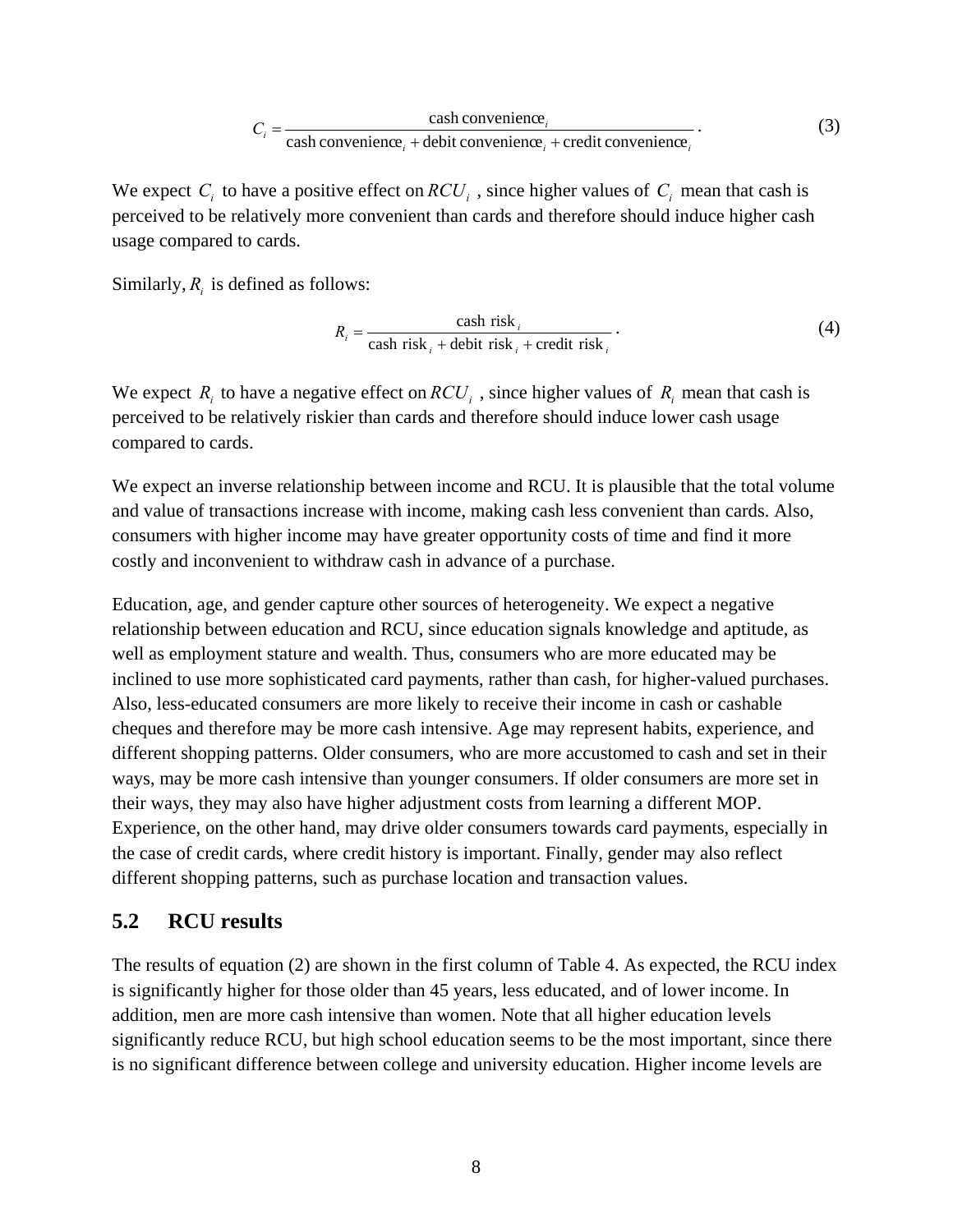also associated with a significant reduction in relative cash usage; however, there is not much difference for those with an annual income above \$40,000.

Tests performed on the different dummies for education and income indicate a lower bound on how much consumers can reduce their relative cash usage.<sup>12</sup> This lower bound is interesting because it suggests that all consumers use some minimum amount of cash on a regular basis. This probably reflects the fact that consumers are compelled to use cash because it is more widely accepted in transactions than debit and credit cards.

It is not surprising that those who perceive cash to be relatively more convenient than cards have significantly higher RCU. The coefficient associated with convenience is particularly high, and underscores its importance to the use of cash. Risk perceptions, however, are not significant to RCU, even though the coefficient is negative, as was expected.

The insignificance of risk deserves further attention, since we previously argued that confidence underlies demand for any MOP. We address this insignificance as a possible misspecification error and disaggregate relative risk into dummy variables that represent very low/non-existent, low, medium, and high relative risk perceptions.<sup>13</sup> As shown in the second column of Table 4, we find that risk is indeed significant (also confirmed by joint tests) and that relative cash usage drops substantially, even starting at low levels of risk. Chart 1 illustrates that consumers who have medium to high perceptions of cash risk use cash 20 per cent less frequently than those who do not perceive cash to be risky.<sup>14</sup>

It should be noted that relative risk perceptions may be an endogenous variable, since higher *Ri* may itself be caused by higher *RCU<sub>i</sub>* levels. In other words, those who use cash more intensively may be more exposed to theft or loss, and therefore have higher perceived risk. In this case, our results would underestimate the risk effect. Unfortunately, we do not have instrumental variables available to address this bias.15

# **6 Indicators of Adoption**

 $\overline{a}$ 

In this section we assess the importance of adoption, which is not accounted for in the RCU model. The RCU specification treats respondents who use only cash and debit cards, or cash and credit cards, in the same manner as those who use cash, debit cards, and credit cards all together.

<sup>12.</sup> The tests show that the differences in the dummy coefficients are significantly different from zero at lower ranges of income and education, but not at the higher ranges. This implies a non-linear relationship.

<sup>13.</sup> The dummy variables were selected and categorized at our discretion, after examining the distribution of risk perception responses.

<sup>14.</sup> Different statistical procedures were used to check the impact of outliers in the results. We estimate alternative models with interactions between demographics and perceptions of risk and convenience, and estimate Box-Cox transformations to test non-linearities. The results do not change significantly.

<sup>15.</sup> Potential instrumental variables could include the respondent's postal code, combined with statistics on crime, or the respondent's risk awareness.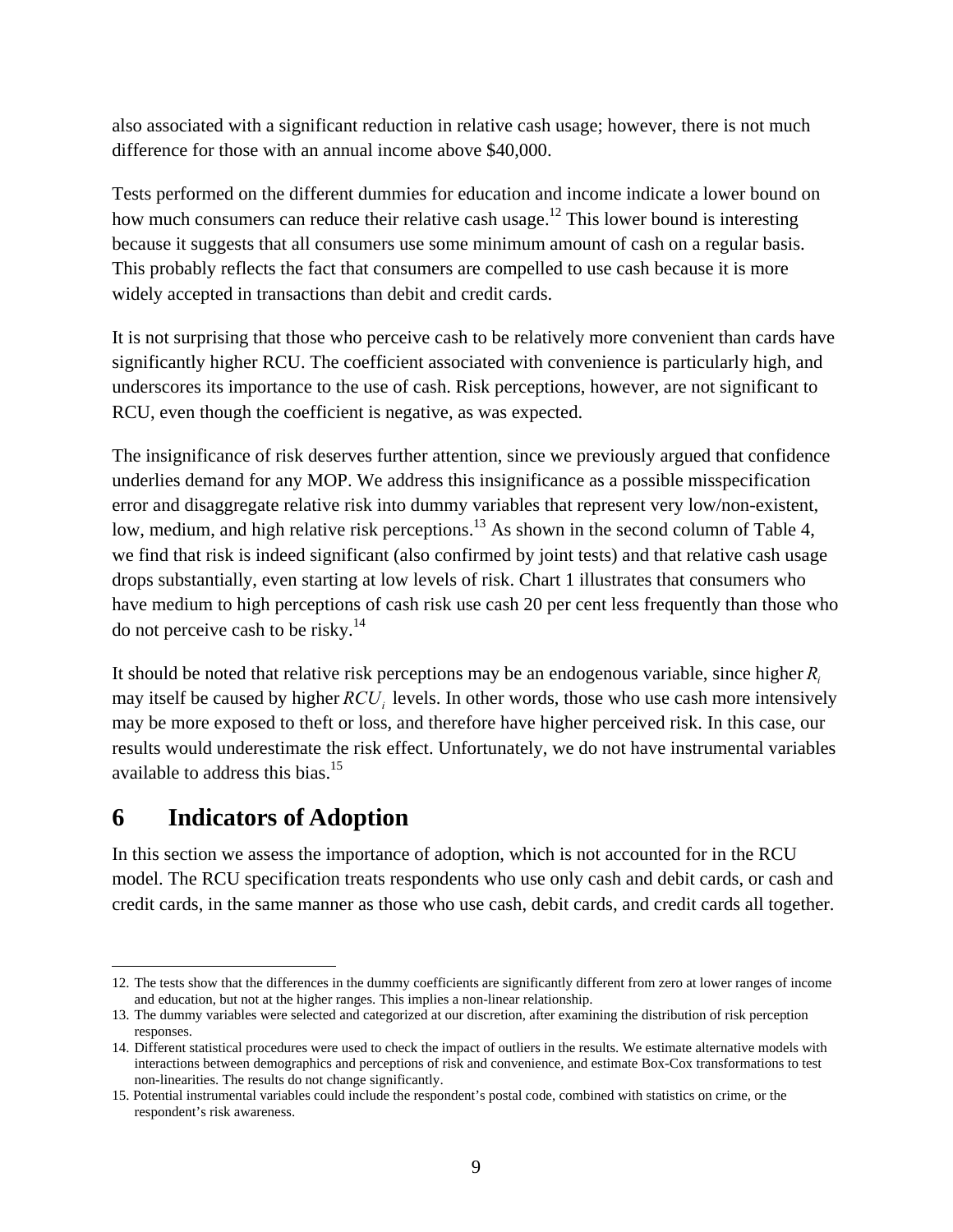As discussed in section 4, although the respondents were not asked what payment methods they have actually adopted, they were given the option to state that they "never use" a MOP. This response category is a likely indicator of "non-adoption." We find that 5 per cent of respondents use cash exclusively, 19 per cent of respondents use cash and debit cards exclusively, and 12 per cent use cash and credit cards exclusively. While 64 per cent of respondents use all three MOP combined, 24 per cent never use credit cards and 18 per cent never use debit cards. These findings suggest that the adoption decision is important in understanding the demand for MOP in Canada.

Table 5 reports the results of a multinomial logit model of MOP adoption, based on perceptions and demographics.<sup>16</sup> These adoption indicators are defined as "cash only," "cash and debit card only," "cash and credit card only," and "cash, debit, and credit card combined." We find that those who use only cash, as opposed to all three MOP, are affected by their perceived convenience of each MOP (in the expected direction), but not by perceived risk. However, those who think credit cards are risky and less convenient are more likely to use cash and debit. The opposite is observed for those who perceive debit cards to be more risky and less convenient.

Interestingly, the convenience of cash is significant in all cases, and the largest convenience effect occurs for those who use only cash. This also indicates that those who find cash less convenient are more likely to use all three MOP combined. This again suggests that, despite a lower regard for its convenience, cash is still used because it is more often accepted in transactions.

As for demographics, those in the oldest age category and those in the lowest income category are more likely to use only cash. Older age has a positive effect on the likelihood of using only cash and credit cards, and higher income reduces the likelihood of using only cash and debit cards. Finally, the results suggest that men are more likely than women to use payment methods other than debit cards.

The adoption results have some general implications. First, perceptions of convenience and risk may induce people to reject a particular MOP all together. Second, age (representing experience) and income may be important in the decision to adopt a MOP. Third, age may also represent persistence of habit through a cohort effect, which is observed for those in the oldest age category who use only cash.

Finally, the results suggest that adoption decisions may impact relative use of MOP in at least two ways: (i) directly by not using a particular MOP in the first place, and (ii) by limiting consumer choices.

 $\overline{a}$ 

<sup>16.</sup> See Appendix A for a technical review of the multinomial logit model. Hausman tests of independence from irrelevant alternatives (IIA) did not reject the null hypothesis of independence, which validates the multinomial logit model approach.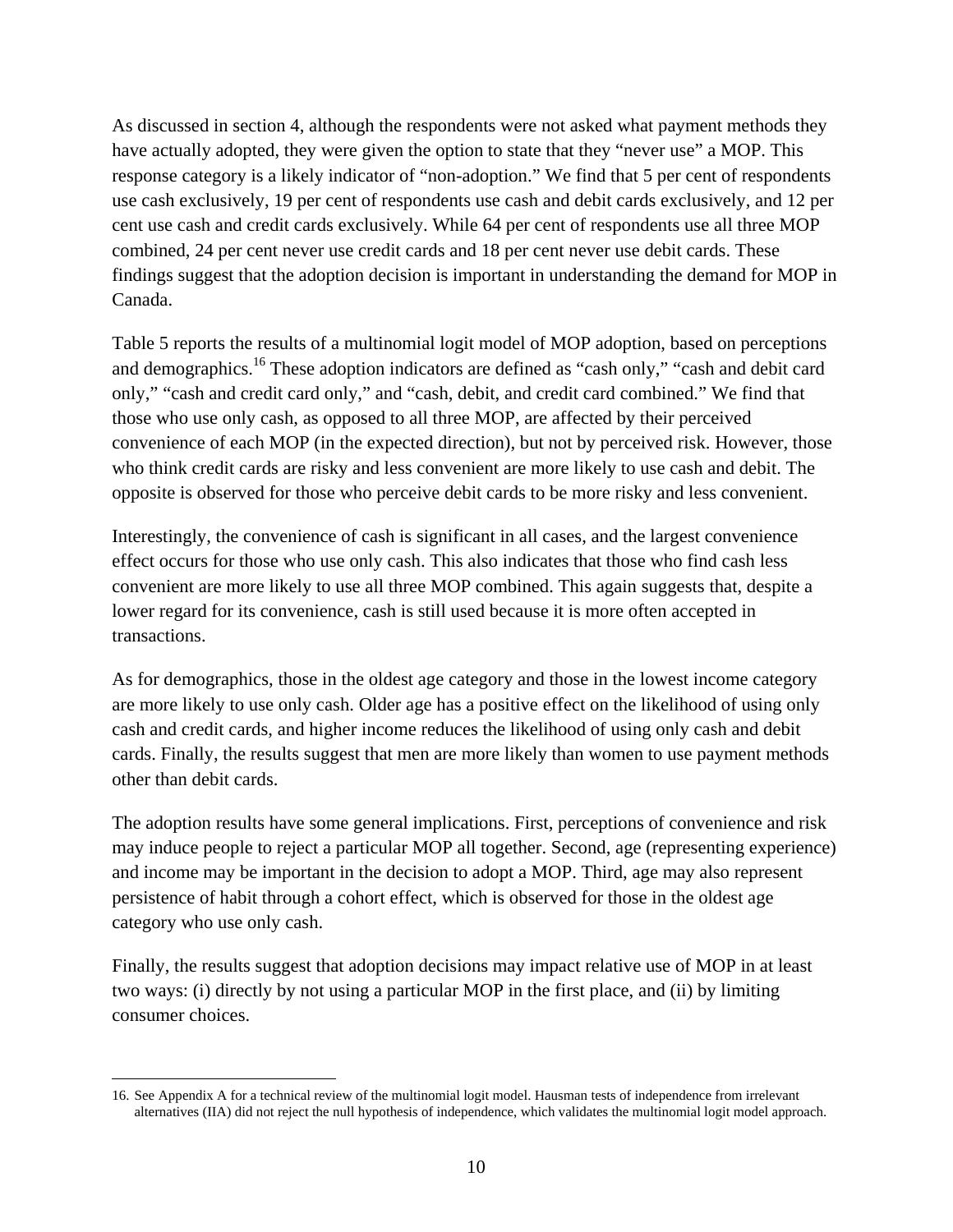# **7 Frequency of MOP Use in Absolute Terms**

A weakness of the RCU model is that it does not distinguish the substitution effects between cash and debit cards, and cash and credit cards. For example, the reduction in RCU for higher income ranges, described in section 5, reflects higher demand for card payments but not whether higher-income consumers substitute cash for debit cards or credit cards. In this section, we therefore show the direction in which the factors influencing RCU may affect cash, debit, and credit cards individually. We do this by estimating separate ordered probit models of the frequency of each MOP, based on demographics and MOP perceptions.

Table 6 shows a positive income effect for all three MOP. The RCU model, in comparison, shows that higher income actually decreases the use of cash in relative terms.

Holding everything else constant, consumers older than 60 years use cash less frequently, in absolute terms, than those younger than 30 years. Also, older consumers generally use debit cards less frequently. However, we find no age effect for credit cards. The age effect found in the RCU model might therefore be driven by those consumers who use only cash (an adoption effect) and by the strong age effect away from debit cards. While education may have a negative effect on the relative use of cash in the RCU model, our results indicate that higher education has a positive effect on credit card use and little effect on debit card use. This may suggest that higher education causes substitution away from cash and towards credit cards.

Although men have a higher RCU index than women, the individual ordered probit models show that this result is probably caused by men being more cash intensive than women, since there is no significant gender effect for debit and credit cards.

Perceptions of convenience and risk have asymmetric effects on MOP usage. Those who perceive cash to be more convenient use it more frequently, and debit and credit cards less frequently, although the negative effect on debit cards is stronger. Perceptions of debit and credit card convenience seem to be closely interlinked. Those who perceive debit cards to be highly convenient use them more frequently than credit cards, with no apparent effect on cash. Finally, the more convenient credit cards are perceived to be, the more they are used, with negative but insignificant effects on cash and debit cards.

Perceptions of cash risk have a very significant and positive effect on the use of debit cards. The perception of debit card risk barely has a significant (negative) effect on debit card use and a negative effect on cash use. Credit card risk has a negative effect on credit card use and a positive effect on cash use.

To summarize, the ordered probit models illustrate which MOP are closer substitutes for one another in terms of risk and convenience. However, these models give rise to some further questions. It is not clear, for example, why cash usage does not decrease with perceptions of cash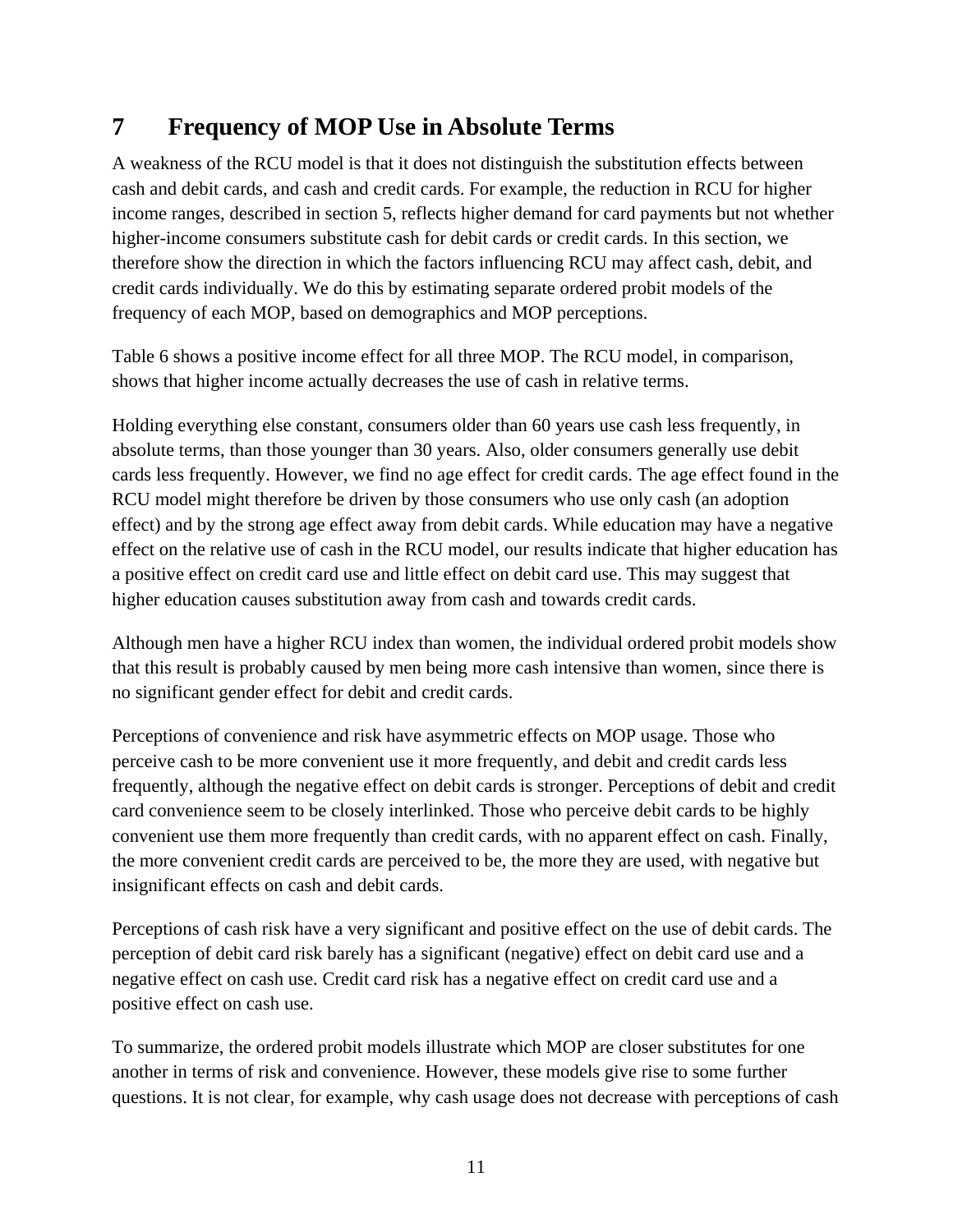risk. Nor is it clear why higher perceptions of credit card risk increase cash but not debit card use. Collinearity across risk and convenience responses may be part of the answer.

Nonetheless, many of the results reported in this section are in line with the reduced-form RCU model. They also highlight the value of developing structural models to better encompass both adoption choices, as discussed earlier, and substitution effects for different MOP.

# **8 Conclusion**

In this paper, we explore how perceptions of convenience and risk can affect the MOP used by consumers. Our analysis suggests that convenience is significant to all MOP and is particularly important to the use of cash. Risk, even at a moderate level, also has a significant impact on cash use. We find that, because of perceived risk, the shift away from cash towards the use of debit and credit cards is substantial. These findings suggest that the risk perceived by the public can significantly affect the use of a MOP. Therefore, MOP providers, such as central banks or card companies, must be diligent in combatting fraud or any other security threat.

As for demographic traits, we find that young, well-educated, high-income consumers are more inclined to use card payment instruments. However, our results suggest that, despite the variety of payment options in Canada, there remains a lower bound for which cards can substitute for cash. This likely reflects the fact that cash is currently accepted in transactions with more certainty than debit and credit cards.

Our study focuses mainly on the use of MOP, but it shows that adoption decisions may have a significant effect on MOP demand. Future research should focus on modelling the simultaneous relation between adoption and frequency of MOP use. In addition, the notions of convenience and risk, as captured by our data, are too broad. The next step would be to identify the specific factors that impact the demand for MOP and how they relate to the transaction characteristics at the POS. Surveys that explicitly address these factors and structural models are needed to address these gaps.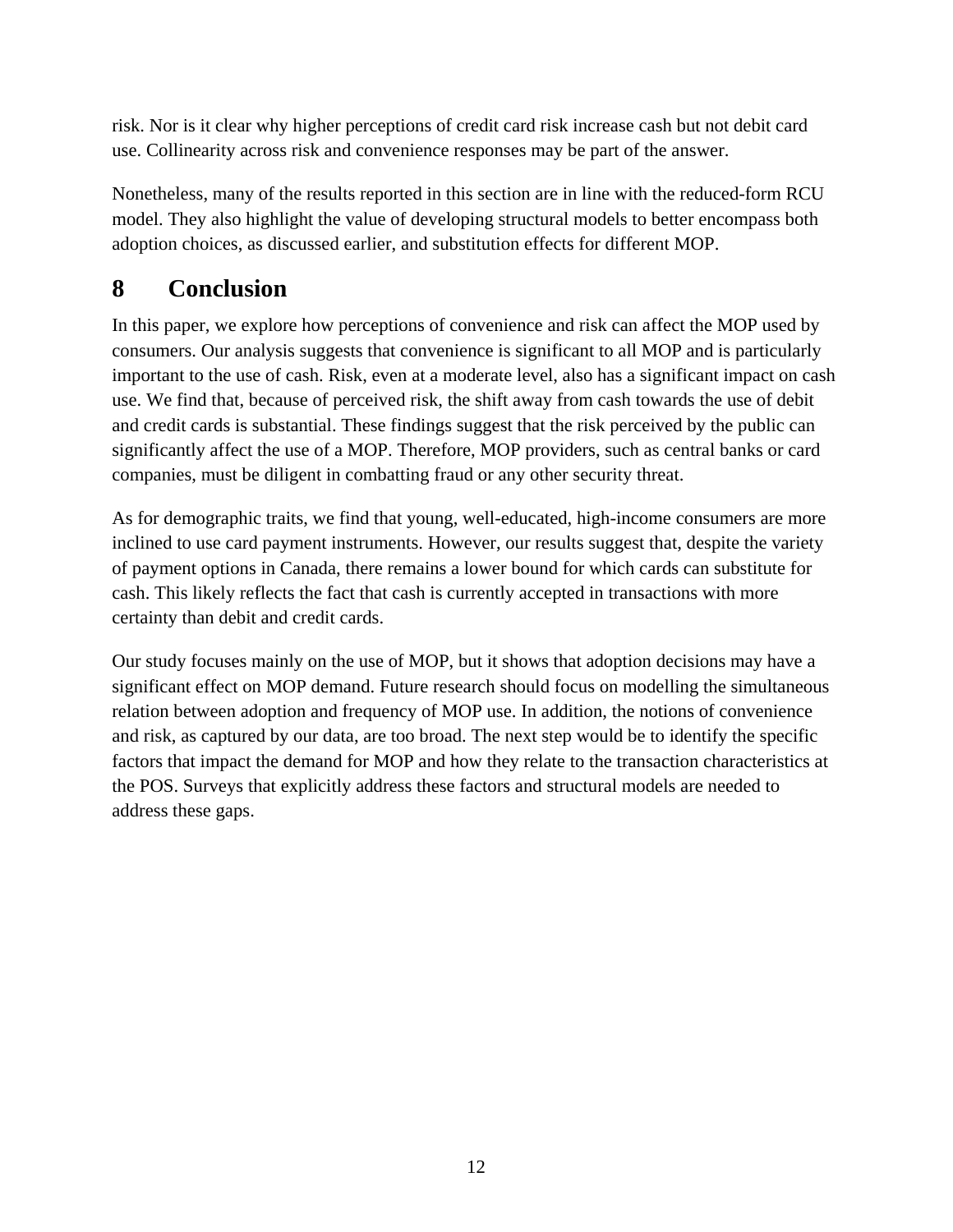# **References**

- Arango, C. and V. Taylor. 2008. "Merchant Acceptance, Costs, and Perceptions of Retail Payments: A Canadian Survey." Bank of Canada Discussion Paper No. 2008-12.
- Bolt, W. and S. Chakravorti. 2008. "Consumer Choice and Merchant Acceptance of Payment Media." Federal Reserve Bank of Chicago Working Paper No. 2008-11.
- Bolt, W., D. Humphrey, and R. Uittenbogaard. 2005. "The Effect of Transaction Pricing on the Adoption of Electronic Payments: A Cross-Country Comparison." Federal Reserve Bank of Philadelphia Working Paper No. 05-28.
- Borzekowski, R. and E. Kiser. 2008. "The Choice at the Checkout: Quantifying Demand Across Payment Instruments." *International Journal of Industrial Organization* 26 (4): 889–902.
- Borzekowski, R., E. Kiser, and A. Shaista. 2008. "Consumers' Use of Debit Cards: Patterns, Preferences, and Price Response." *Journal of Money, Credit and Banking* 40 (1): 149–72.
- Bounie, D. and A. Francois. 2006. "Cash, Check or Bank Card? The Effects of Transaction Characteristics on the Use of Payment Instruments." Telecom Paris Economics and Social Sciences Working Paper No. ESS-06-05.
- Ching, A. and F. Hayashi. 2008. "Payment Card Rewards Programs and Consumer Payment Choice." Munich Personal RePec Archive No. 8458. Available at <http://mpra.ub.unimuenchen.de/8458>.
- Dutta, J. and M. Weale. 2001. "Consumption and the Means of Payment: An Empirical Analysis for the United Kingdom." *Economica* 68 (271): 293–316.
- Fusaro, M. 2008. "Debit vs Credit: A Model of Self-Control with Evidence From Checking Accounts." Available at <http://personal.ecu.edu/fusarom/fusarodebitvcredit.pdf>.
- Greene, W. 2000. *Econometric Analysis*, 4th edition. New Jersey: Prentice-Hall.
- Jonker, N. 2005. "Payment Instruments as Perceived by Consumers—A Public Survey." De Nederlandsche Bank Working Paper No. 53.
- Kahn, C., J. McAndrews, and W. Roberds. 2005. "Money Is Privacy." *International Economic Review* 46 (2): 377–99.
- Klee, E. 2006. "Paper or Plastic? The Effect of Time on the Use of Check and Debit Cards at Grocery Stores." Board of Governors of the Federal Reserve System Finance and Economics Discussion Series No. 2006-02.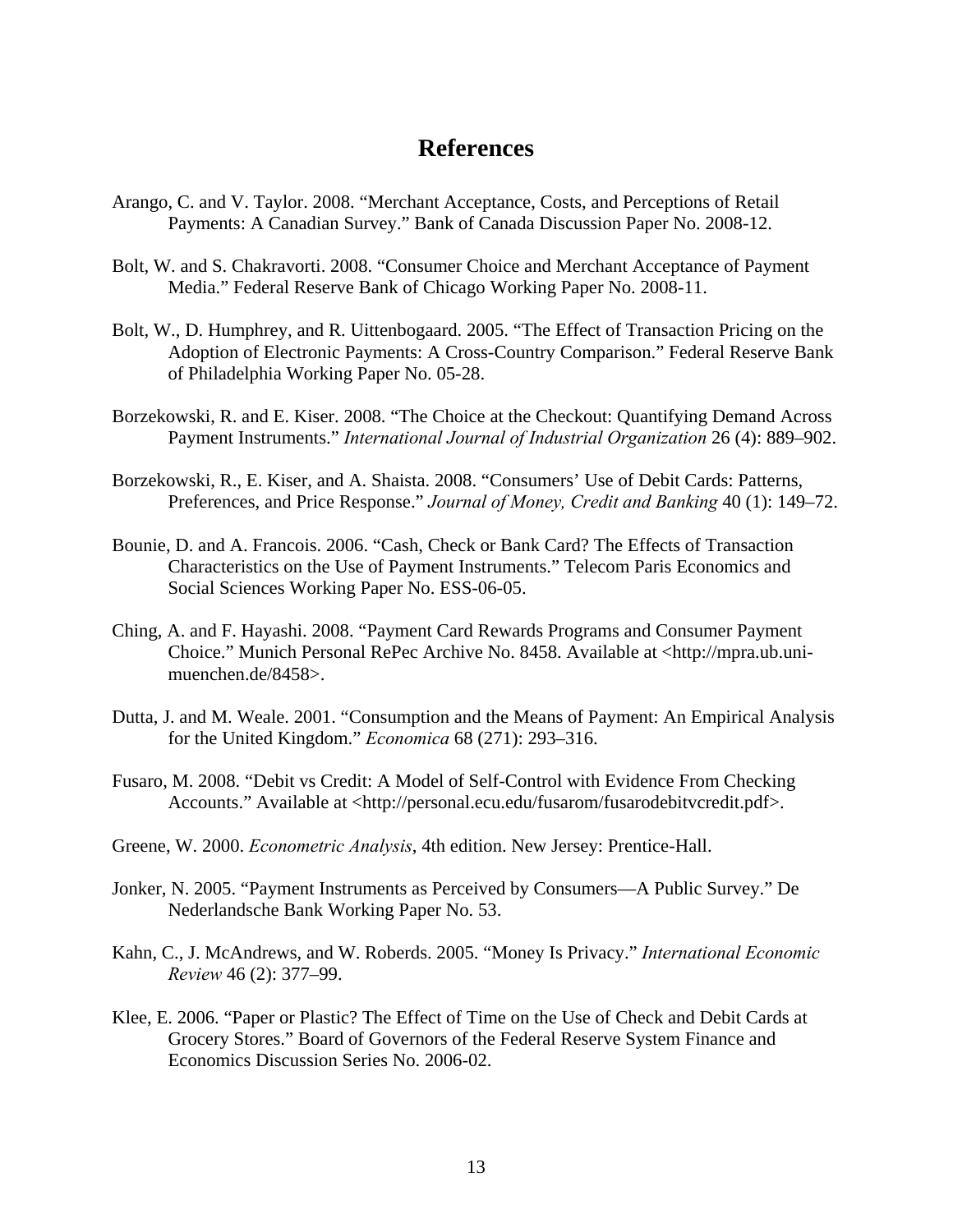- Markose, S. M. and Y. J. Loke. 2003. "Network Effects on Cash-Card Substitution in Transactions and Low Interest Rate Regimes." *Economic Journal* 113 (487): 456–76.
- Schuh, S. and J. Stavins. 2009. "Why Are (Some) Consumers (Finally) Writing Fewer Checks? The Role of Payment Characteristics." Federal Reserve Bank of Boston Working Paper No. 09-1.
- Shy, O. and J. Tarkka. 2002. "The Market for Electronic Cash Cards." *Journal of Money, Credit and Banking* 34 (2): 299–314.
- Snyder, C. and J. Zinman. 2008. "Consumer Homing on Payment Cards: From Theory to Measurement." Available at <http://www.frbatlanta.org/news/CONFEREN/08payments/08payments\_SnyderZinman. pdf>.
- Statistics Canada. 2006. "2006 Census: Highlight tables." Available at <http://www12.statcan.ca/census-recensement/2006/dp-pd/hlt/index-eng.cfm>.
- Taylor, V. 2006. "Trends in Retail Payments and Insights from Public Survey Results." *Bank of Canada Review* (Spring): 25–36.
- Whitesell, W. 1989. "The Demand for Currency versus Debitable Accounts: A Note." *Journal of Money, Credit and Banking* 21 (2): 246–57.
- Working Group on Costs of POS Payment Products. 2004. "The Costs of Payments: Survey on the Costs Involved in POS Payment Products." National Forum on the Payments System, De Nederlandsche Bank. Available at <http://epso.intrasoft.lu/papers/DNB-cost-ofpayments.pdf>.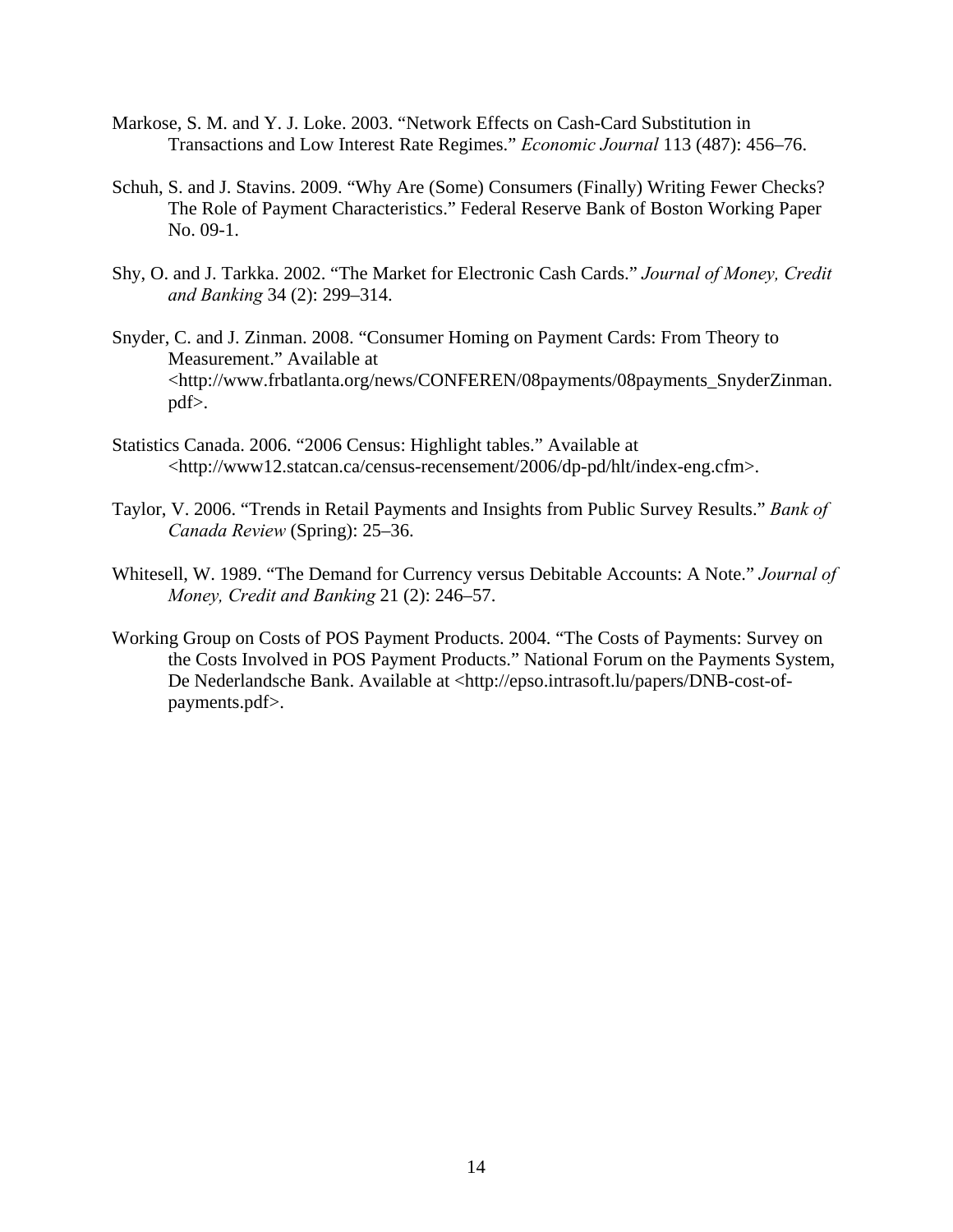# **Table 1 Sample Composition**

|                                    | <b>Unweighted</b> | Census 2006 |
|------------------------------------|-------------------|-------------|
|                                    | sample (%)        | $(\%)$      |
| Age <sup>1</sup>                   |                   |             |
| 18 - 29 years old                  | 16                | 21          |
| $30 - 45$                          | 37                | 28          |
| $46 - 60$                          | 30                | 28          |
| Older than 60                      | 17                | 23          |
| Household income                   |                   |             |
| Under 20K                          | 11                | 15          |
| $20K - 30K$                        | 12                | 10          |
| $30K - 40K$                        | 15                | 11          |
| 40K - 60K                          | 22                | 19          |
| $60K - 80K$                        | 16                | 15          |
| 80K - 100K                         | 10                | 10          |
| $100K +$                           | 15                | 19          |
| Education <sup>2</sup>             |                   |             |
| Less than high shool               | 12                | 24          |
| Completed high school              | 21                | 26          |
| Some college/university            | 32                | 33          |
| Completed university/post-graduate | 35                | 18          |
| Gender                             |                   |             |
| Male                               | 48                | 49          |
| Female                             | 52                | 51          |

Notes: <sup>1</sup>Census percentages based on the population 18 and over. <sup>2</sup>Census percentages based on the population age 17 and over.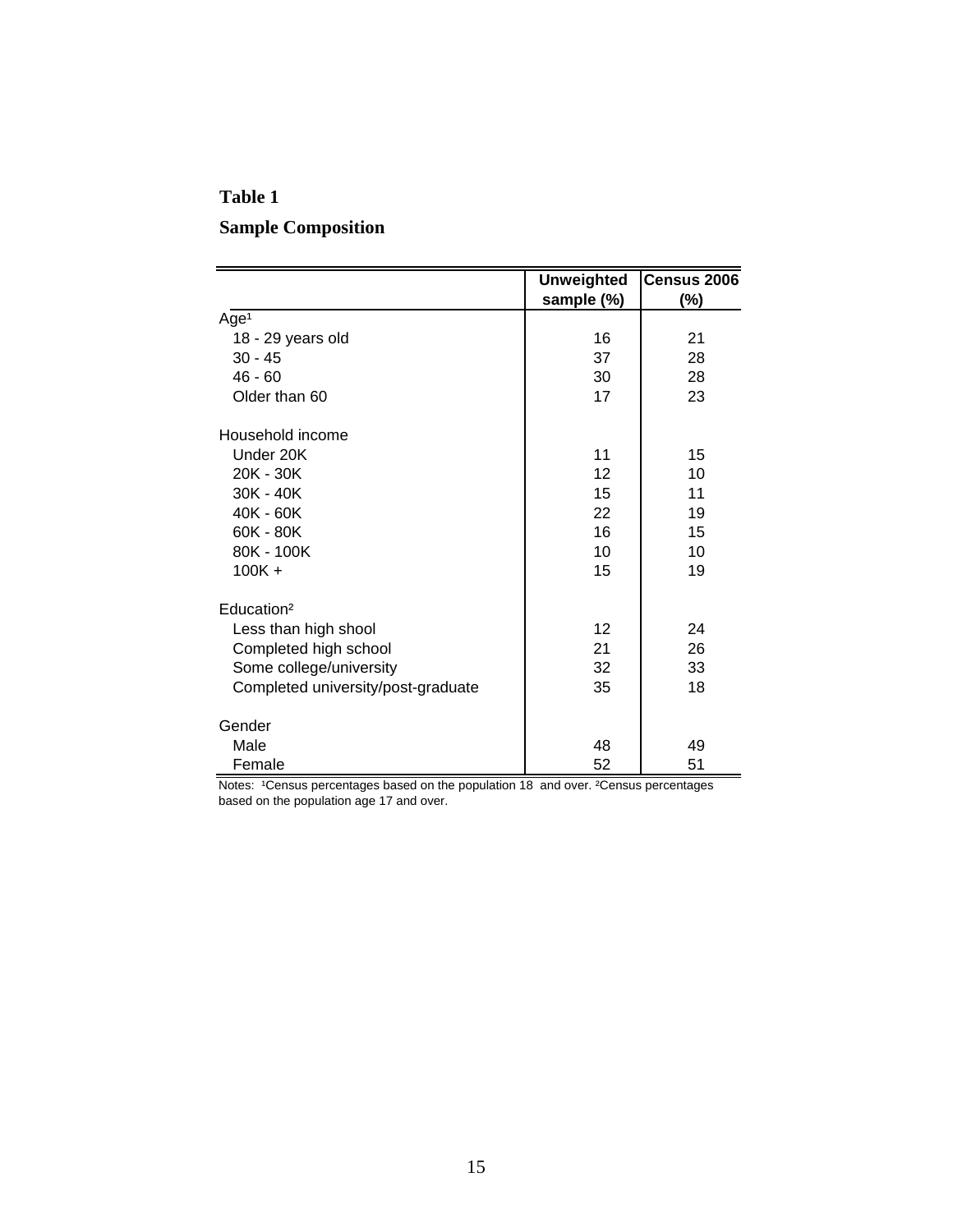# **Table 2**

| <b>Perceptions of Convenience (Ordered Probits)</b> |
|-----------------------------------------------------|
|-----------------------------------------------------|

|                                    | Cash        | <b>Debit card</b> | <b>Credit card</b> |
|------------------------------------|-------------|-------------------|--------------------|
|                                    | convenience | convenience       | convenience        |
| Age $30 - 45$                      | $-0.060$    | 0.040             | $0.280***$         |
|                                    | (0.08)      | (0.1)             | (0.09)             |
| Age 45 - 60                        | $-0.170$ ** | $***$<br>$-0.320$ | $0.240$ ***        |
|                                    | (0.09)      | (0.1)             | (0.08)             |
| Age $60+$                          | $-0.040$    | $-0.610$<br>***   | $0.500$ ***        |
|                                    | (0.1)       | (0.11)            | (0.1)              |
| Completed high school              | $-0.150$    | 0.250             | $0.550**$          |
|                                    | (0.22)      | (0.21)            | (0.25)             |
| Some college/university            | $-0.140$    | $0.450**$         | $0.770$ ***        |
|                                    | (0.22)      | (0.22)            | (0.24)             |
| Completed university/post-graduate | $-0.080$    | 0.250             | $0.980$ ***        |
|                                    | (0.22)      | (0.23)            | (0.25)             |
| Income 20K - 40K                   | 0.050       | $0.250**$         | 0.120              |
|                                    | (0.11)      | (0.11)            | (0.11)             |
| Income $40K - 60K$                 | $-0.120$    | $0.400***$        | $0.320$ ***        |
|                                    | (0.11)      | (0.12)            | (0.12)             |
| Income 60K - 80K                   | $-0.060$    | $0.390$ ***       | $0.450$ ***        |
|                                    | (0.12)      | (0.14)            | (0.13)             |
| Income $80K +$                     | $-0.060$    | 0.530<br>***      | 0.650<br>***       |
|                                    | (0.13)      | (0.13)            | (0.12)             |
| Gender $(M = 1)$                   | $0.200$ *** | $***$<br>$-0.250$ | $-0.030$           |
|                                    | (0.06)      | (0.07)            | (0.06)             |
| Observations                       | 2,009       | 2,009             | 2,009              |
| LR chi                             | 50.9        | 230.2             | 236.2              |
| Prob > chi2                        | 0.000       | 0.000             | 0.000              |
| Pseudo R2                          | 0.009       | 0.053             | 0.053              |

Notes: \*\*\*, \*\*, \* Statistically significant at 1%, 5%, and 10% level, respectively. Regression with robust standard errors. The left-out groups for the different sets of dummies are: for age, individuals younger than 30; for education, individuals up to elementary or some but not completed high school; and for income, individuals with annual earnings below 20K.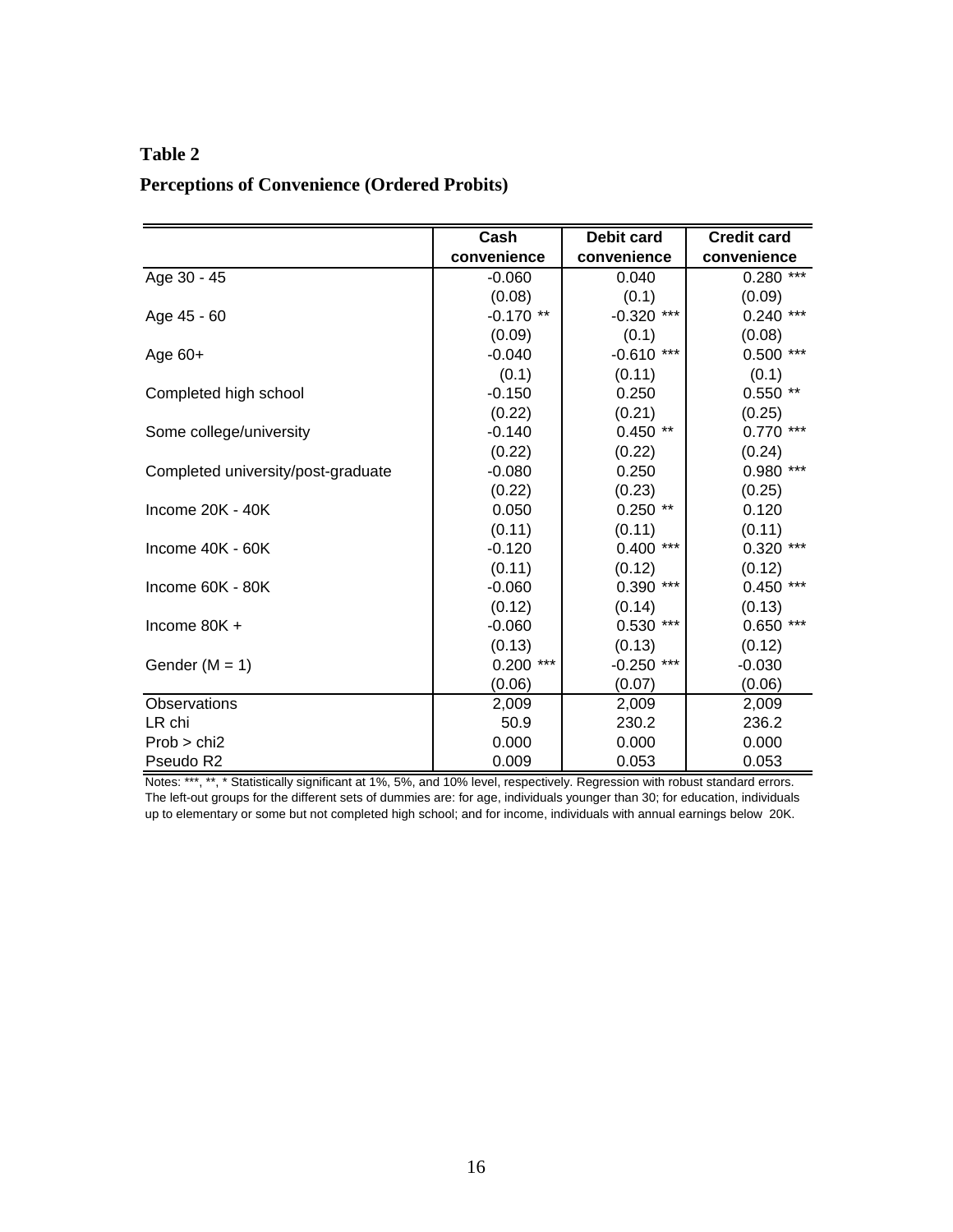## **Table 3**

#### **Perceptions of Risk (Ordered Probits)**

|                                    |              | <b>Debit card</b> |              |
|------------------------------------|--------------|-------------------|--------------|
|                                    | Cash risk    | risk              | risk         |
| Age 30 - 45                        | $-0.180$ **  | 0.030             | $-0.230***$  |
|                                    | (0.08)       | (0.07)            | (0.08)       |
| Age 45 - 60                        | $-0.280$ *** | 0.020             | $-0.320$ *** |
|                                    | (0.08)       | (0.07)            | (0.08)       |
| Age $60+$                          | $-0.600$ *** | $-0.140$          | $-0.650$ *** |
|                                    | (0.09)       | (0.09)            | (0.09)       |
| Completed high school              | $-0.540$ **  | $-0.260$          | 0.130        |
|                                    | (0.22)       | (0.22)            | (0.2)        |
| Some college/university            | $-0.660$ *** | $-0.290$          | 0.040        |
|                                    | (0.22)       | (0.22)            | (0.2)        |
| Completed university/post-graduate | $-0.720$ *** | $-0.240$          | 0.040        |
|                                    | (0.22)       | (0.22)            | (0.2)        |
| Income $20K - 40K$                 | $-0.080$     | 0.120             | 0.060        |
|                                    | (0.09)       | (0.1)             | (0.11)       |
| Income 40K - 60K                   | $-0.110$     | $0.200**$         | 0.070        |
|                                    | (0.1)        | (0.1)             | (0.12)       |
| Income 60K - 80K                   | $-0.260$ **  | 0.080             | $-0.030$     |
|                                    | (0.11)       | (0.12)            | (0.14)       |
| Income $80K +$                     | $-0.330$ *** | 0.000             | $-0.080$     |
|                                    | (0.1)        | (0.11)            | (0.13)       |
| Gender $(M = 1)$                   | $-0.280$ *** | ***<br>$-0.200$   | $-0.330$ *** |
|                                    | (0.05)       | (0.05)            | (0.05)       |
| Observations                       | 2,009        | 2,009             | 2,009        |
| LR chi                             | 175.9        | 50.5              | 180.9        |
| Prob > chi2                        | 0.000        | 0.000             | 0.000        |
| Pseudo R2                          | 0.024        | 0.007             | 0.027        |

Notes: \*\*\*, \*\*, \* Statistically significant at 1%, 5%, and 10% level, respectively. Regression with robust standard errors. The left-out groups for the different sets of dummies are: for age, individuals younger than 30; for education, individuals up to elementary or some but not completed high school; and for income, individuals with annual earnings below 20K.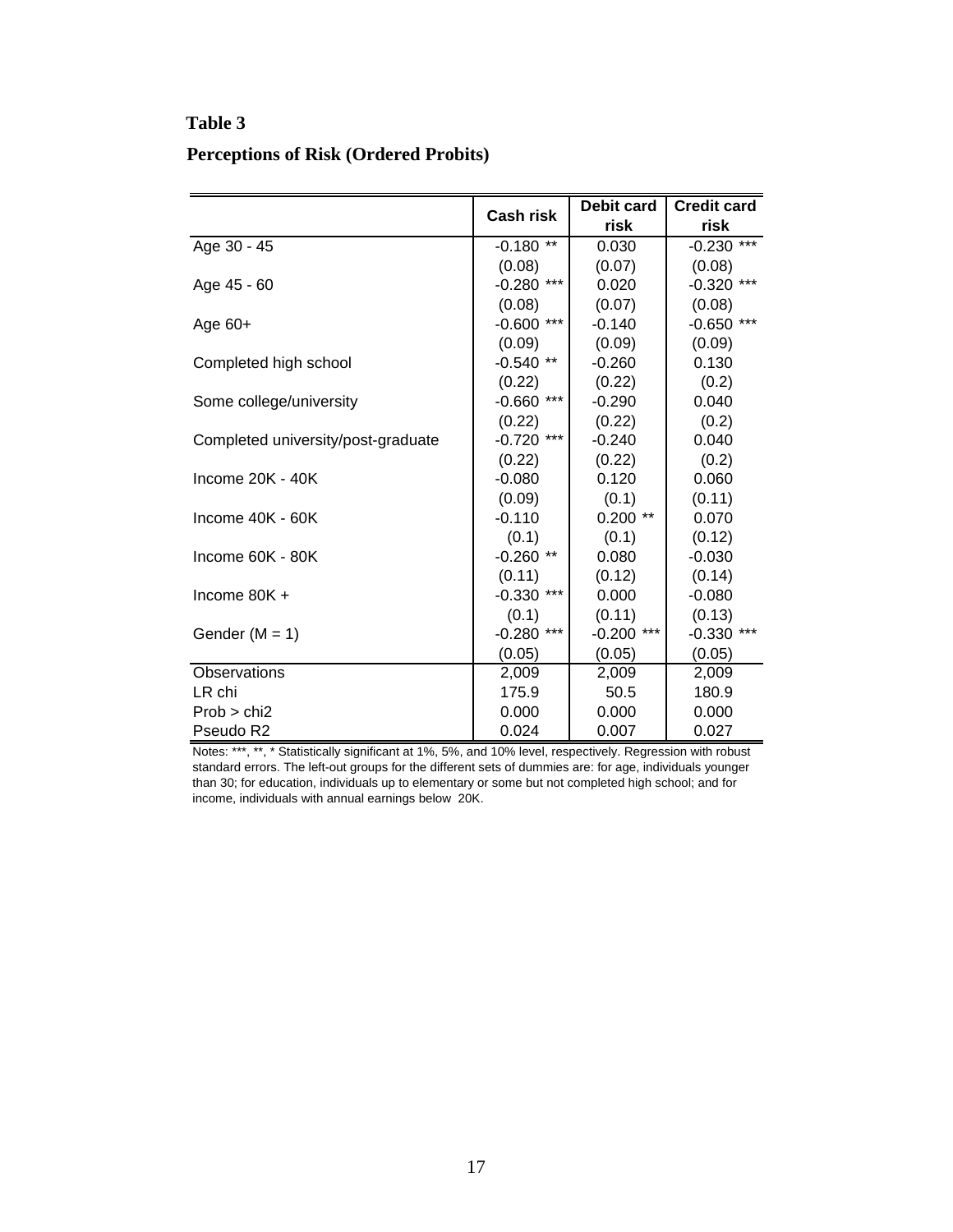# **Table 4 Relative Cash Usage (Generalized Least Squares)**

|                                    | Relative cash usage (RCU) |              |  |
|------------------------------------|---------------------------|--------------|--|
| Constant                           | $0.220***$                | $0.290***$   |  |
|                                    | (0.07)                    | (0.07)       |  |
| Age 30 - 45                        | 0.020                     | 0.020        |  |
|                                    | (0.01)                    | (0.01)       |  |
| Age 45 - 60                        | $0.050$ ***               | $0.050$ ***  |  |
|                                    | (0.01)                    | (0.01)       |  |
| Age $60+$                          | $0.070$ ***               | $0.070$ ***  |  |
|                                    | (0.02)                    | (0.02)       |  |
| Completed high school              | $-0.130**$                | $-0.130**$   |  |
|                                    | (0.05)                    | (0.05)       |  |
| Some college/university            | $-0.160$ ***              | $-0.160$ *** |  |
|                                    | (0.05)                    | (0.05)       |  |
| Completed university/post-graduate | $-0.150$ ***              | $-0.150$ *** |  |
|                                    | (0.05)                    | (0.05)       |  |
| Income 20K - 40K                   | $-0.050**$                | $-0.050**$   |  |
|                                    | (0.03)                    | (0.02)       |  |
| Income 40K - 60K                   | $-0.080$ ***              | $-0.080$ *** |  |
|                                    | (0.03)                    | (0.03)       |  |
| Income 60K - 80K                   | $-0.070$ ***              | $-0.070$ *** |  |
|                                    | (0.03)                    | (0.02)       |  |
| Income 80K+                        | $-0.070$ ***              | $-0.070$ *** |  |
|                                    | (0.03)                    | (0.03)       |  |
| Gender $(M = 1)$                   | $0.040$ ***               | $0.040$ ***  |  |
|                                    | (0.01)                    | (0.01)       |  |
| Relative convenience               | $0.950$ ***               | $0.950$ ***  |  |
|                                    | (0.08)                    | (0.08)       |  |
| <b>Relative risk</b>               | $-0.040$                  |              |  |
|                                    | (0.07)                    |              |  |
| Low relative risk                  |                           | $-0.070$ **  |  |
|                                    |                           | (0.03)       |  |
| Medium relative risk               |                           | $-0.080**$   |  |
|                                    |                           | (0.03)       |  |
| High relative risk                 |                           | $-0.080**$   |  |
| Observation                        | 1,999                     | 1,999        |  |
| R-squared                          | 0.132                     | 0.183        |  |

Notes: \*\*\*, \*\*, \* Statistically significant at 1%, 5%, and 10% level, respectively. Regression with robust standard errors. The left-out groups for the different sets of dummies are: for age, individuals younger than 30; for education, individuals up to elementary or some but not completed high school; for income, individuals with annual earnings below 20K; and for relative risk, individuals with "very low" to "non-existent" relative risk perceptions.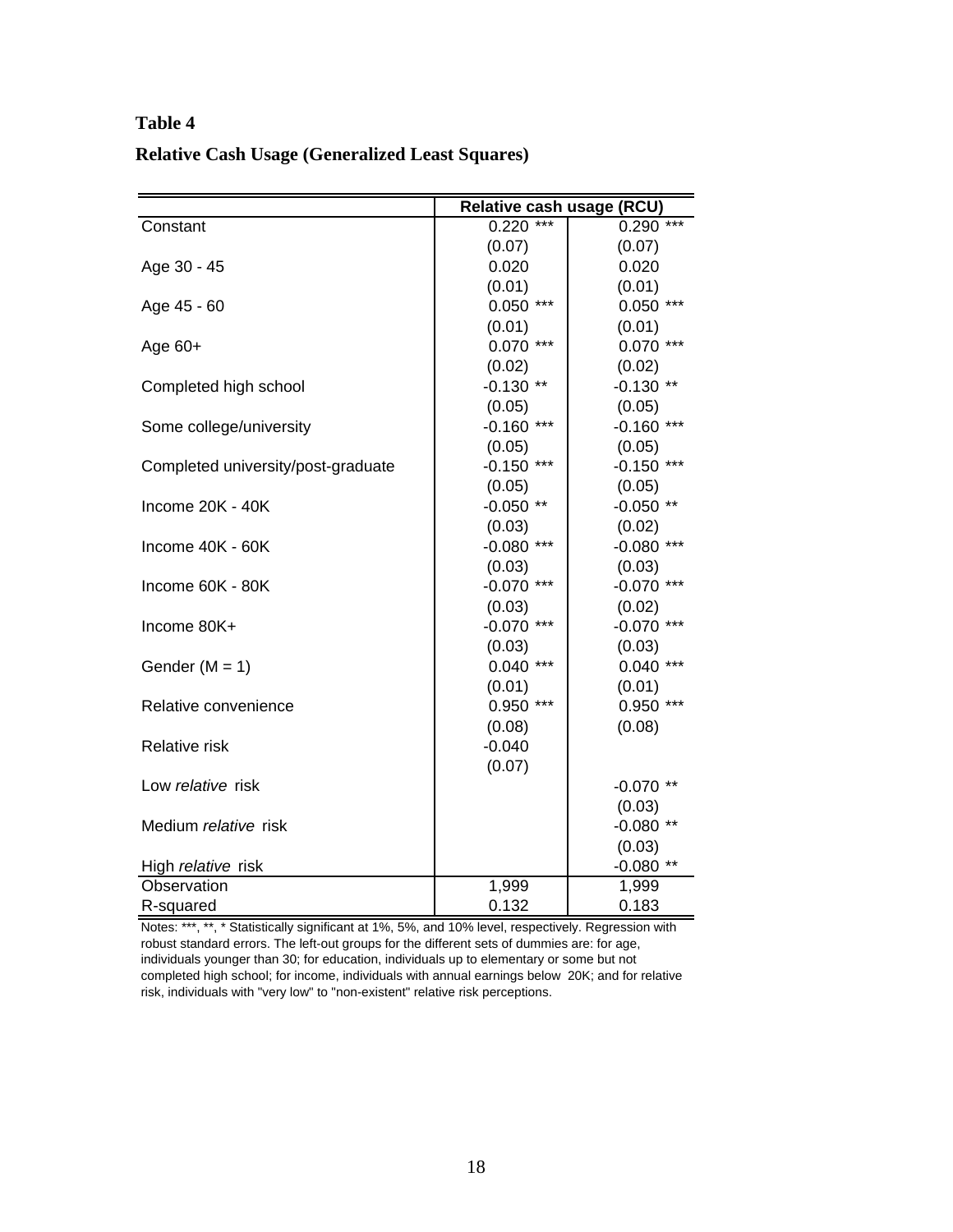|                                    | Cash only    | Cash & debit | Cash & credit |
|------------------------------------|--------------|--------------|---------------|
|                                    |              | card         | card          |
| Constant                           | 0.939        | $-1.012$     | $-2.936$ ***  |
|                                    | (1.21)       | (0.93)       | (1.06)        |
| Age 30 - 45                        | 0.162        | $-0.326$     | $1.159**$     |
|                                    | (0.4)        | (0.2)        | (0.46)        |
| Age 45 - 60                        | $0.726*$     | $-0.206$     | 1.826 ***     |
|                                    | (0.39)       | (0.21)       | (0.45)        |
| Age $60+$                          | $1.184$ ***  | $-0.388$     | 2.911 ***     |
|                                    | (0.42)       | (0.28)       | (0.47)        |
| Completed high school              | $-0.766$     | 0.151        | $-0.073$      |
|                                    | (0.61)       | (0.52)       | (0.57)        |
| Some college/university            | $-1.157$ *   | $-0.371$     | $-0.652$      |
|                                    | (0.62)       | (0.53)       | (0.59)        |
| Completed university/post-graduate | $-1.494$ **  | $-0.707$     | $-0.076$      |
|                                    | (0.7)        | (0.56)       | (0.58)        |
| Income 20K - 40K                   | $-1.040$ *** | $-0.413*$    | 0.294         |
|                                    | (0.36)       | (0.23)       | (0.31)        |
| Income 40K - 60K                   | $-1.782$ *** | $-0.835$ *** | $-0.052$      |
|                                    | (0.52)       | (0.26)       | (0.34)        |
| Income 60K - 80K                   | $-1.350$ *** | $-0.708$ **  | $-0.010$      |
|                                    | (0.47)       | (0.31)       | (0.37)        |
| Income 80K+                        | $-1.892$ *** | $-1.215$ *** | 0.056         |
|                                    | (0.62)       | (0.3)        | (0.34)        |
| Gender ( $M = 1$ )                 | $0.644$ ***  | 0.173        | $0.338$ **    |
|                                    | (0.24)       | (0.15)       | (0.17)        |
| Cash risk                          | $-0.041$     | 0.013        | $-0.153$      |
|                                    | (0.15)       | (0.09)       | (0.1)         |
| Debit card risk                    | 0.210        | $-0.090$     | $0.400$ ***   |
|                                    | (0.18)       | (0.09)       | (0.16)        |
| Credit card risk                   | $-0.023$     | $0.236$ **   | $-0.095$      |
|                                    | (0.19)       | (0.12)       | (0.13)        |
| Cash convenience                   | $0.488**$    | $0.270$ ***  | $0.375$ ***   |
|                                    | (0.19)       | (0.1)        | (0.13)        |
| Debit card convenience             | $-0.640$ *** | 0.187        | $-1.011$ ***  |
|                                    | (0.13)       | (0.14)       | (0.1)         |
| Credit card convenience            | $-0.660$ *** | $-0.530$ *** | $0.332**$     |
|                                    | (0.13)       | (0.09)       | (0.14)        |
| Observation                        | 1,977        |              |               |
| Wald chi2(51)                      | 517.6        |              |               |
| Prob > chi2                        | 0.000        |              |               |
| Pseudo R2                          | 0.170        |              |               |

# **Table 5 MOP Adoption Indicators (Multinomial Logit)**

Notes: Multinomial logistic regression. \*\*\*, \*\*, \* Statistically significant at 1%, 5%, and 10% level, respectively. Regression with robust standard errors. The portfolio of reference is "Cash, debit and credit card combined." The left-out groups for the different sets of dummies are: for age, individuals younger than 30; for education, individuals up to elementary or some but not completed high school; and for income, individuals with annual earnings below 20K.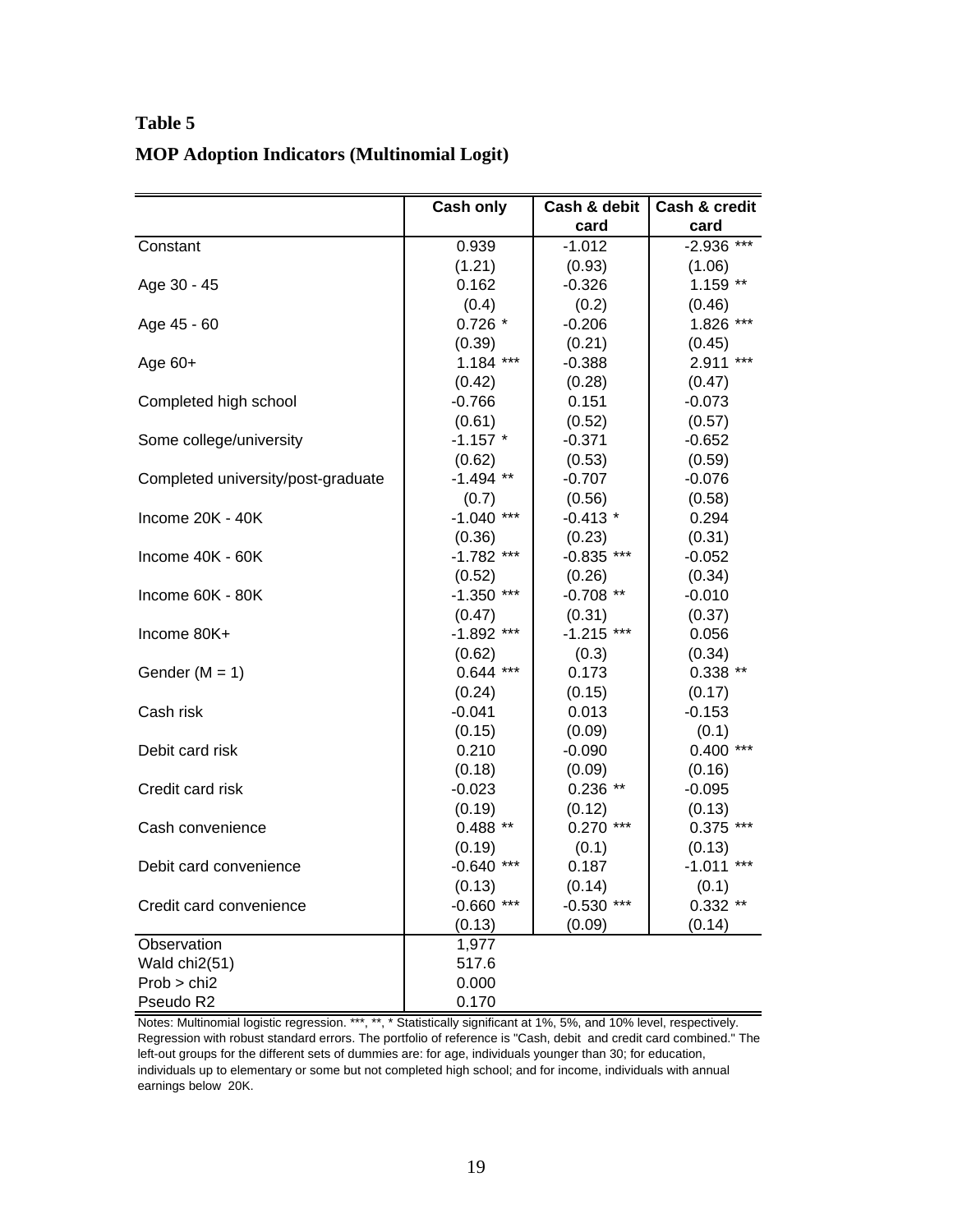# **Table 6 Frequency of MOP Use in Absolute Terms (Ordered Probits)**

|                                    |                       | Debit card   | <b>Credit card</b> |
|------------------------------------|-----------------------|--------------|--------------------|
|                                    | <b>Cash frequency</b> | frequency    | frequency          |
| Age 30 - 45                        | $-0.080$              | $-0.210$ *** | $-0.030$           |
|                                    | (0.08)                | (0.07)       | (0.08)             |
| Age 45 - 60                        | $-0.110$              | $-0.580$ *** | $-0.040$           |
|                                    | (0.08)                | (0.07)       | (0.08)             |
| Age $60+$                          | $-0.340$ ***          | $-1.070$ *** | $-0.070$           |
|                                    | (0.09)                | (0.09)       | (0.09)             |
| Completed high school              | $-0.160$              | 0.250        | 0.320              |
|                                    | (0.21)                | (0.22)       | (0.2)              |
| Some college/university            | $-0.100$              | $0.390*$     | $0.510***$         |
|                                    | (0.21)                | (0.23)       | (0.2)              |
| Completed university/post-graduate | $-0.050$              | 0.250        | $0.590$ ***        |
|                                    | (0.21)                | (0.23)       | (0.2)              |
| Income 20K - 40K                   | $0.330$ ***           | $0.280$ ***  | $0.290$ ***        |
|                                    | (0.11)                | (0.09)       | (0.11)             |
| Income 40K - 60K                   | $0.350$ ***           | $0.450$ ***  | $0.470$ ***        |
|                                    | (0.13)                | (0.09)       | (0.11)             |
| Income 60K - 80K                   | $0.420$ ***           | $0.470$ ***  | $0.410***$         |
|                                    | (0.11)                | (0.1)        | (0.12)             |
| Income 80K+                        | $0.630***$            | $0.540$ ***  | $0.640$ ***        |
|                                    | (0.12)                | (0.11)       | (0.12)             |
| Gender ( $M = 1$ )                 | $0.310***$            | $-0.080$     | 0.020              |
|                                    | (0.05)                | (0.05)       | (0.05)             |
| Cash risk                          | $-0.020$              | $0.090$ ***  | $-0.030$           |
|                                    | (0.03)                | (0.03)       | (0.03)             |
| Debit card risk                    | $-0.080**$            | $-0.070$ *   | 0.050              |
|                                    | (0.04)                | (0.04)       | (0.03)             |
| Credit card risk                   | $0.080**$             | 0.060        | $-0.090**$         |
|                                    | (0.04)                | (0.04)       | (0.04)             |
| Cash convenience                   | $0.380$ ***           | $-0.170$ *** | $-0.100$ ***       |
|                                    | (0.04)                | (0.04)       | (0.03)             |
| Debit card convenience             | 0.030                 | $0.650$ ***  | $-0.020$           |
|                                    | (0.04)                | (0.04)       | (0.03)             |
| Credit card convenience            | $-0.020$              | $-0.030$     | $0.270$ ***        |
|                                    | (0.03)                | (0.03)       | (0.04)             |
| Observations                       | 2,009                 | 2,009        | 2,009              |
| LR chi                             | 336.7                 | 914.5        | 320.4              |
| Prob > chi2                        | 0.000                 | 0.000        | 0.000              |
| Pseudo R2                          | 0.060                 | 0.120        | 0.040              |

Notes: Ordered probit models. \*\*\*, \*\*, \* Statistically significant at 1%, 5%, and 10% level, respectively. Regression with robust standard errors. The left-out groups for the different sets of dummies are: for age, individuals younger than 30; for education, individuals up to elementary or some but not completed high school; and for income, individuals with annual earnings below 20K.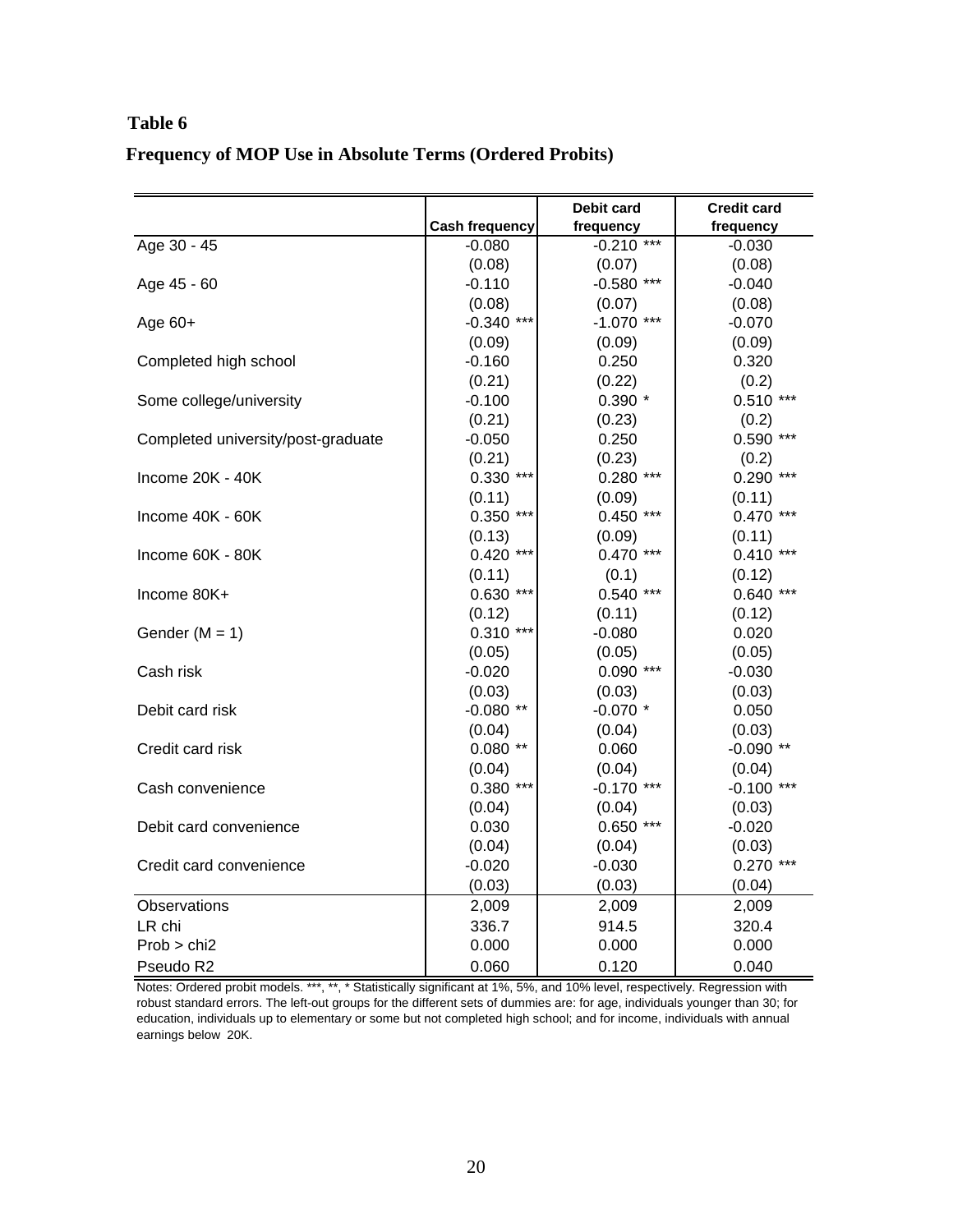

 **Chart 1 Relative Risk Perceptions and Relative Cash Usage**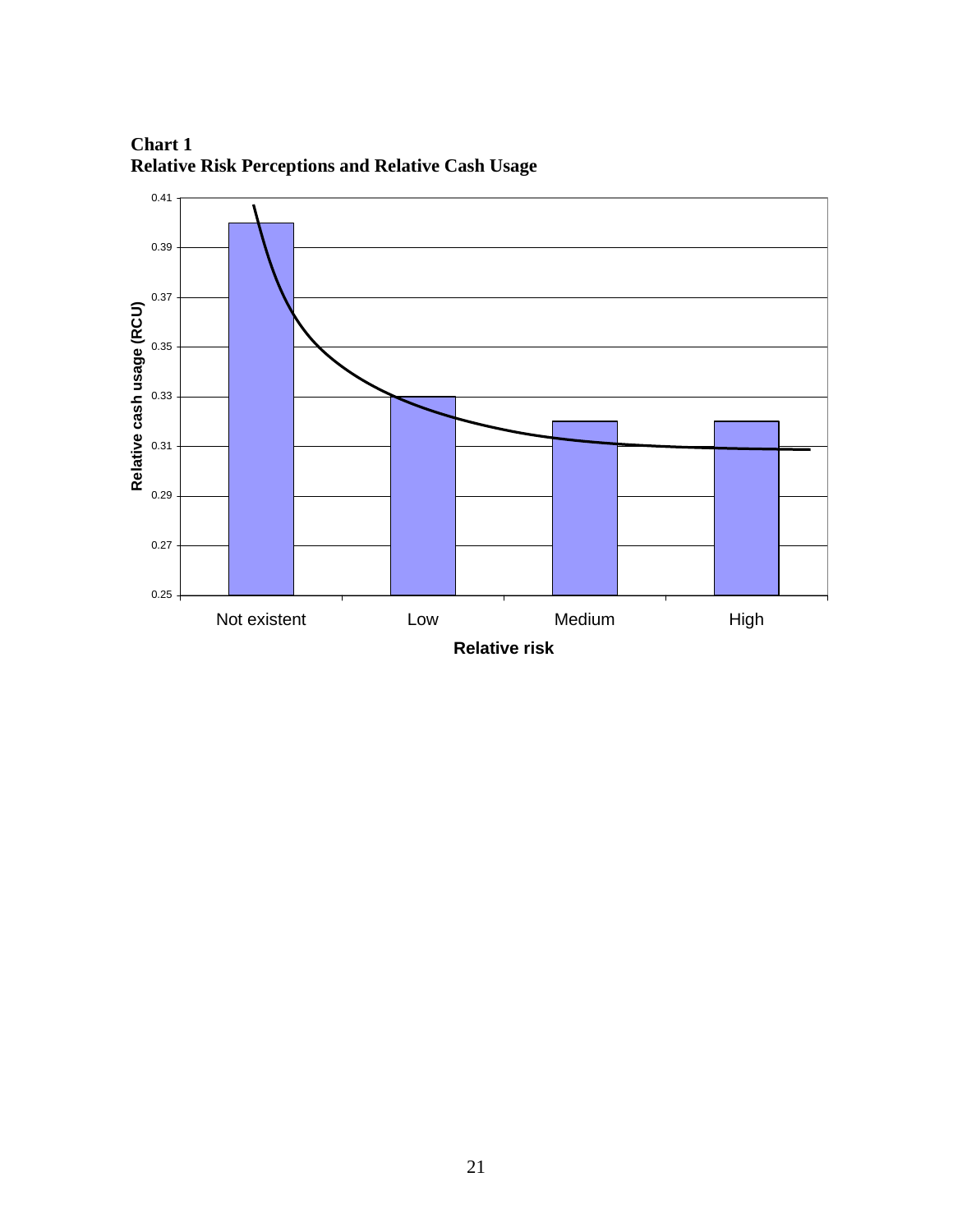#### **Appendix A**

#### **Review of the Ordered Probit Model**

We use ordered probit models to study MOP perceptions of risk and convenience and MOP frequency of use. As described in the main text, these variables are based on categorical responses that are ordered from low to high levels of the respective variable. The ordered probit model is based on the assumption that there is a latent factor  $y_i^*$ , which is considered by respondent *i* in their categorical response. For example, consumers might have measures of the benefits and costs of using an alternative MOP, or may have some notion of the number of transactions they make with a MOP. However, due to time constraints, or accuracy or confidentiality issues, the researcher has to rely on an ordered categorical response  $g \in \{1, 2, ..., G\}$ , where higher values of *g* reflect higher values of the latent factor  $y_i^*$ .

In general, letting  $y_i^*$  be a linear function of a set of explanatory variables,  $x_i$ :

$$
y_i^* = \beta' x_i + \varepsilon_i,
$$

and, assuming that the error term  $\varepsilon_i$  follows a normal distribution, the probability that a consumer would choose a particular categorical response *g* is:

$$
P_{ig} = P(\mu_{g-1} < y_i^* \le \mu_g) = \Psi_g(\beta' x_i),
$$

where  $\mu_i$  are thresholds to be estimated. In other words, under the assumptions of the model, the categorical responses provide information about the value ranges of the latent factor  $y_i^*$  that each category *g* represents. Ψ*<sup>g</sup>* is a functional form that varies with category *g* and derives from the normality assumption of  $\varepsilon_i$ . The ordered probit model allows us to estimate the parameter vector  $\beta$  by maximum-likelihood methods (Greene 2000).

#### **Review of the Multinomial Logit (ML) Model**

We use a multinomial logit model to study MOP adoption decisions. The ML model assumes that there is a latent variable that measures the level of utility or benefit,  $U_{ij}$ , that a respondent *i* perceives from choosing *j* out of the *J* > 2 possible alternatives.

Letting

$$
U_{ij} = \beta'_j x_{ij} + \varepsilon_{ij},
$$

where  $x_{ij}$  are individual and choice-specific characteristics. Then, the probability that choice *j* is made  $P_{ii}$  is equal to:

$$
P(U_{ij} > U_{ik}) \text{ for all } k \neq j.
$$